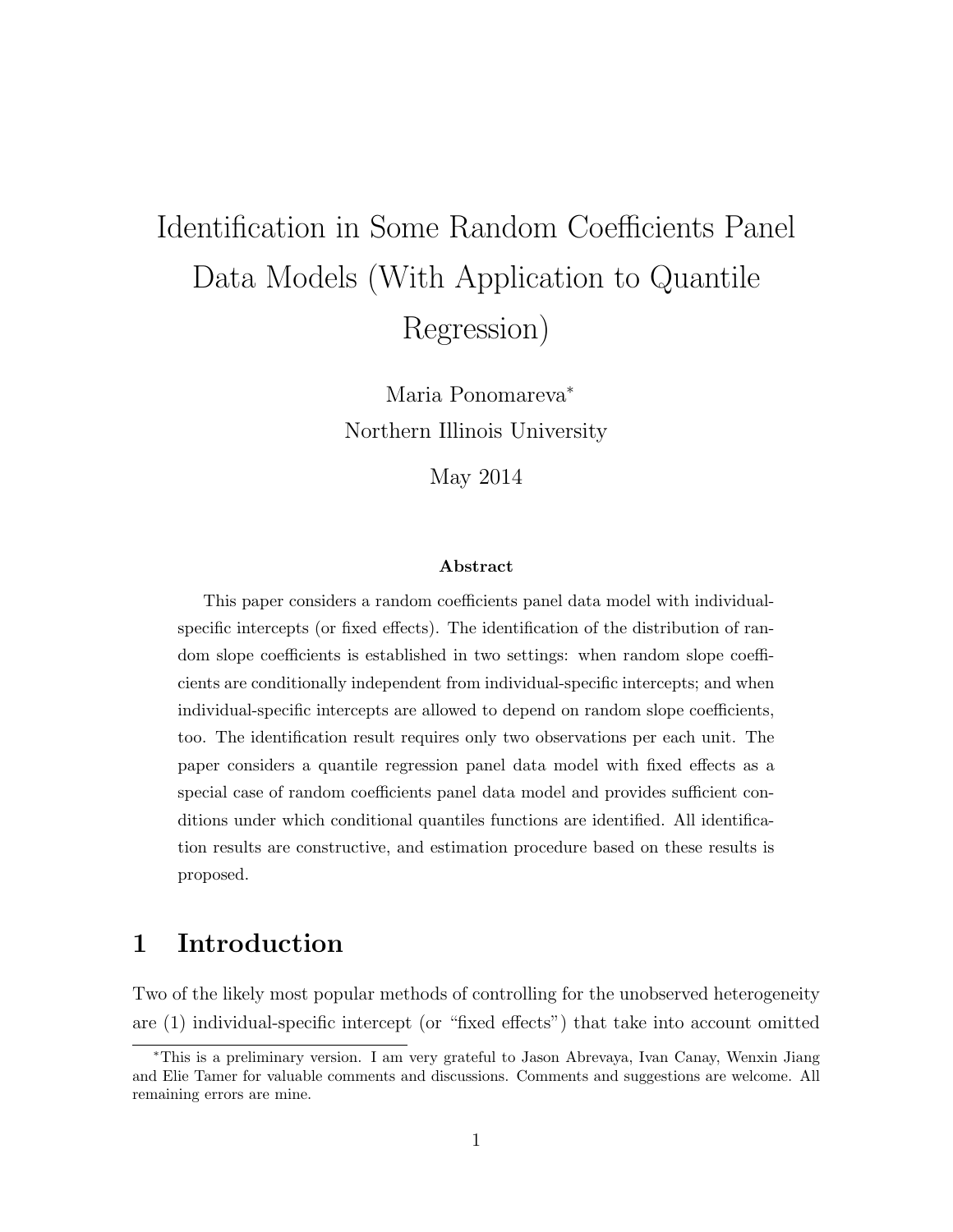variables that stay constant over time; and (2) allowing for heterogeneous responses across individuals and then studying the distribution of random responses in the population (random coefficients models). This paper combines both approaches and utilizes the availability of multiple observations per each individual to show that under certain restrictions on the joint distribution of random coefficients and individual-specific intercepts, the distribution of random coefficients can be identified and estimated using only two observations for each unit. The main model considered is the paper is as follows: for individual i in time period t, the outcome  $y_{it}$  for is generated as

<span id="page-1-0"></span>
$$
y_{it} = x_{it}'\beta_{it} + \alpha_i \tag{1}
$$

where  $\beta_{it} \in \mathbb{R}^k$  is a vector of individual *i*'s slope coefficients, and  $\alpha_i$  is an additive individual-specific effect that stays the same in both time periods. For example, one can think of  $\alpha_i$  as an individual-specific intercept that does not change with time. We assume that only a small number T of observations per individual is available, and without loss of generality we set  $T = 2$ . So, the researcher observes n i.i.d. random draws  $(y_{i1}, y_{i2}, x_1, x_2)$ , and the goal is to identify the distribution of random coefficients  $\beta_{i1}$  and  $\beta_{i2}$ .

A special case of the above model is a panel data quantile regression model:

$$
y_{it} = x_{it}'\theta(u_{it}) + \alpha_i \tag{2}
$$

where  $u_{it}$  is a scalar  $U[0, 1]$  random variable that determines the ranking of individual i in the distribution, and mapping  $\tau \mapsto x_{it}\theta(\tau)$  is a strictly increasing function for any  $x_{it}$  in the support. In this case, the conditional quantiles of  $y_{it}$  are given by

$$
Q_{\tau}(y_{it}|x_{it},\alpha_i) = \alpha_i + x_{it}'\theta(\tau)
$$

Quantile regression (QR) models are quite popular in the empirical literature: unlike traditional regression models that solely focus on the effect of covariates on the conditional mean of the outcome variable, quantile regression models allow to identify and analyze other interesting features of the conditional distribution of the dependent variable. The attraction of quantile regression models is that they allow for possible heterogeneous effects of covariates: in many applications a researcher may have a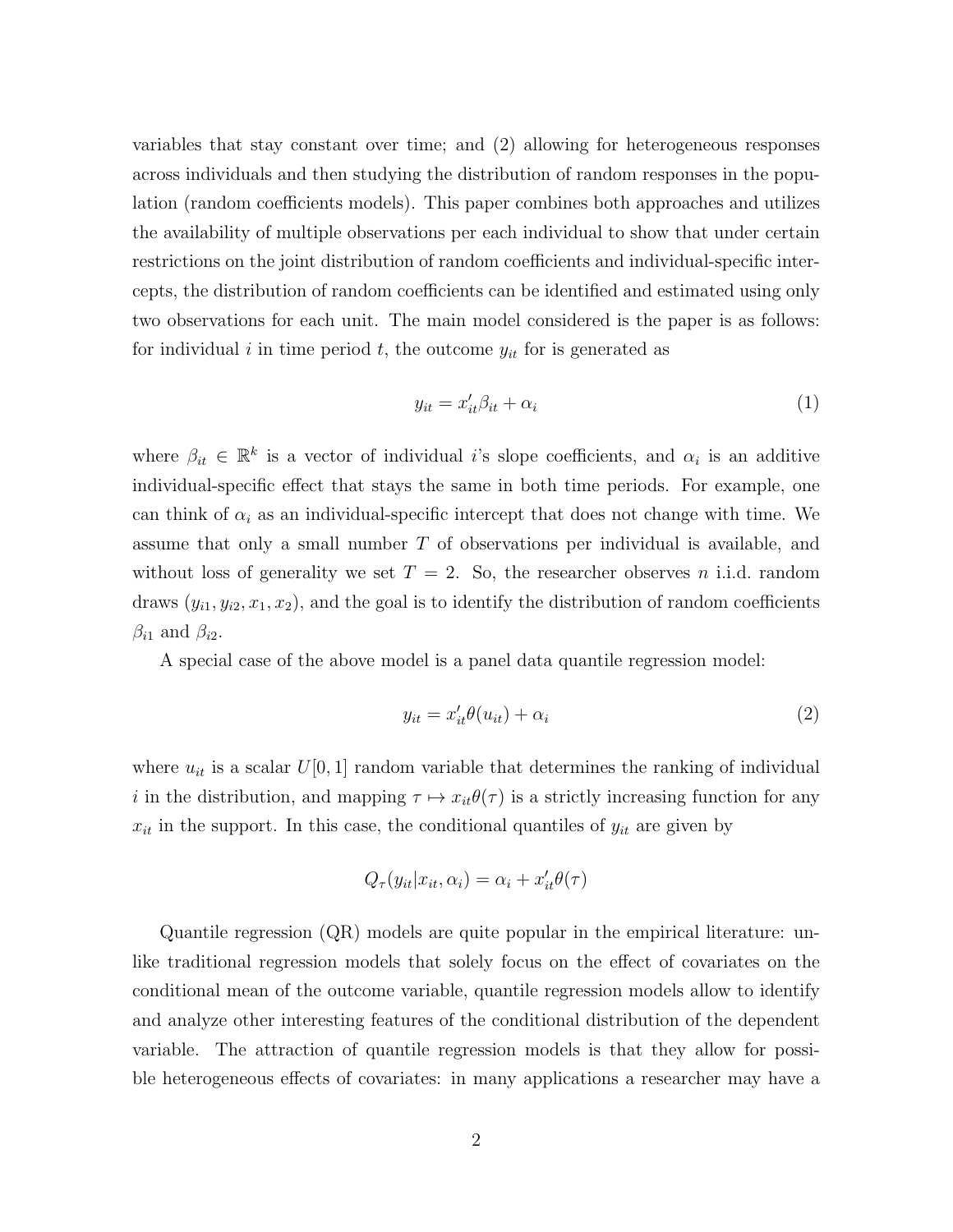reason to expect that the effect of covariates is not necessarily the same at different points of the distribution of outcome. For example, Abadie, Angrist and Imbens (2002) found that for women, Job Training Partnership Act (JTPA) training program had the largest effect at the low quantiles of earnings distribution. In yet another empirical study, Abrevaya and Dahl (2008) find that the effect of mother's smoking on child's birthweight is different for different quantiles of birthweight distribution.

This paper addresses the identification and estimation of a linear random coefficient panel data model with fixed effects when the number of observations for each individuals is small. The identification strategy relies on the following key points:

- The ability to identify (and estimate consistently) mean effects of covariates  $x_{it}$ 's and the mean of the individual-specific effect,  $\alpha_i$ . This can be done using a combination of a standard identification and estimation of a linear panel data model with fixed effects and identification of nonparametric conditional mean of  $y_{it}$  given  $x_i = (x_{i1}, x_{i2})$  and hence the conditional mean of  $\alpha_i$  given  $x_i$ .
- Either:
	- deconvolution of  $x'_{it}\beta_{it}$  and  $\alpha_i$  using the joint distribution of outcomes in both time periods;
	- or deconvolution of  $x'_{i1}\beta_{i1}$  and  $x'_{i2}\beta_{i2}$  from the distribution of the difference in the outcomes  $\Delta y_i = y_{i2} - y_{i1}$ . This approach relies on the assumption that one is able to shift the difference in covariates,  $\Delta x_i = x_{i2} - x_{i1}$  freely relative to the first (or second) period outcome  $x_{i1}$   $(x_{i2})$ .
- Identification of necessary characteristics of the distribution of  $\beta_{it}$  from conditional distributions of linear combinations  $x'_{it}\beta_{it}$ . For example, conditional quantiles are identified from conditional distribution of  $x'_{it}\beta_{it}$ ; while first and second moments of  $\beta_{it}$  do not require identification of the conditional distribution. Rather, those moments are identified from a sequence of moment conditions related to  $\Delta y_i$  and can be estimated at a parametric rate.

The majority of the literature that studies QR models for panel data with fixed effects propose inference procedures based on the assumption that the number of periods  $T$  goes to infinity when the sample size  $n$  goes to infinity. This assumption allows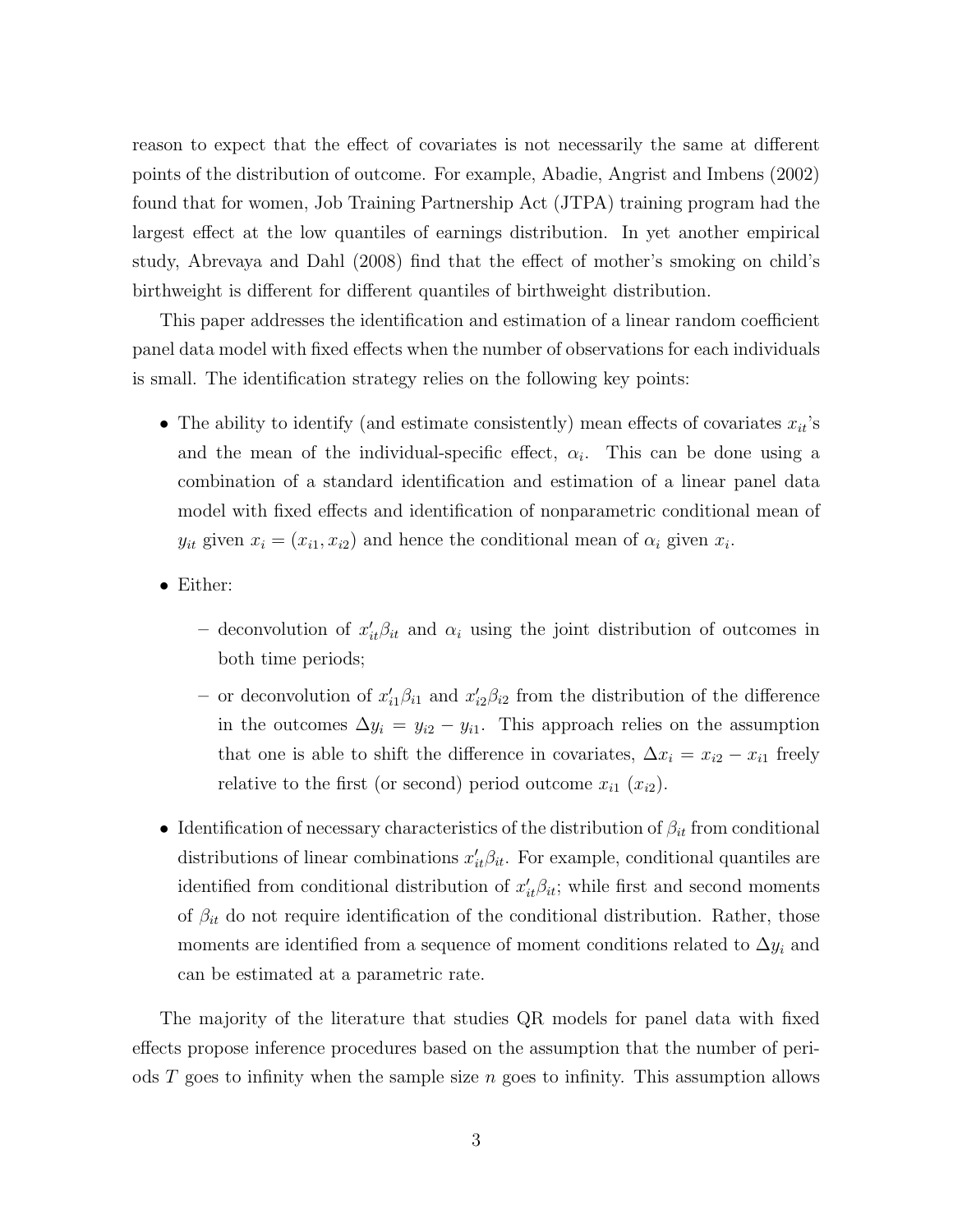to estimate unobservable fixed effects  $\alpha_i$ . Under this assumption, Koenker (2004) and Lamarche (2010) suggest a penalized quantile regression estimator that simultaneously estimates quantile regression coefficients for a set of quantiles  $\{0 < \tau_1 < \ldots < \tau_m\}$  and fixed effects. Galvao (2008) adopts a similar approach in the context of dynamic panel data. Canay (2011) introduces a different approach that does not require specifying a penalty parameter. He suggests a simple two-step procedure that relies on the transformation of the data and where the unobserved fixed effects are estimated at the first step. Koenker (2004), Lamarche (2010) and Canay (2010) assume that fixed effects  $\alpha_i$  have a pure locations shift effect, while Galvao (2008) allows fixed effect to depend upon the quantile of interest.

When the number of periods  $T$  is small, one cannot simply estimate fixed effects any longer. Abrevaya and Dahl (2008) impose a particular structure on the relationship between unobserved fixed effects and regressors and quantiles. As a result they obtain a correlated random coefficients model that can be estimated consistently using standard quantile regression technique. Rosen (2010) focuses on the identification of a quantile regression coefficients for a single conditional quantile restriction rather than for the whole set of quantiles  $0 < \tau < 1$ . He imposes no restrictions on the distribution of fixed effects and shows that under rather weak assumptions linear conditional quantile function can be at least partially identified and provides sufficient conditions for point identification. Evdokimov (2010) considers identification in a general class of nonparametric panel data models with unobservable heterogeneity that includes a linear quantile model with fixed effects. His identification and estimation result stems from the assumption that there are individuals in the sample for whom covariates do not change over time. However, this assumption may be too restrictive for some empirical applications. In particular, it does not allow to include year-specific effects.

A very interesting point of view on quantile regression panel data models is presented in Powell (2011). He changes the object of interest: instead of looking at the causal effect of covariates on the quantiles of the conditional distribution of an outcome (which is the object of interest here), he analyzes the quantiles of the *unconditional* distribution of an outcome and suggest a simple (and therefore attractive) moment-based approach to estimation of those unconditional quantiles.

In this paper the quantile regression panel data model is treated as a special case of a random coefficients model. Heckman and Vytlacil (1998) emphasizes the importance of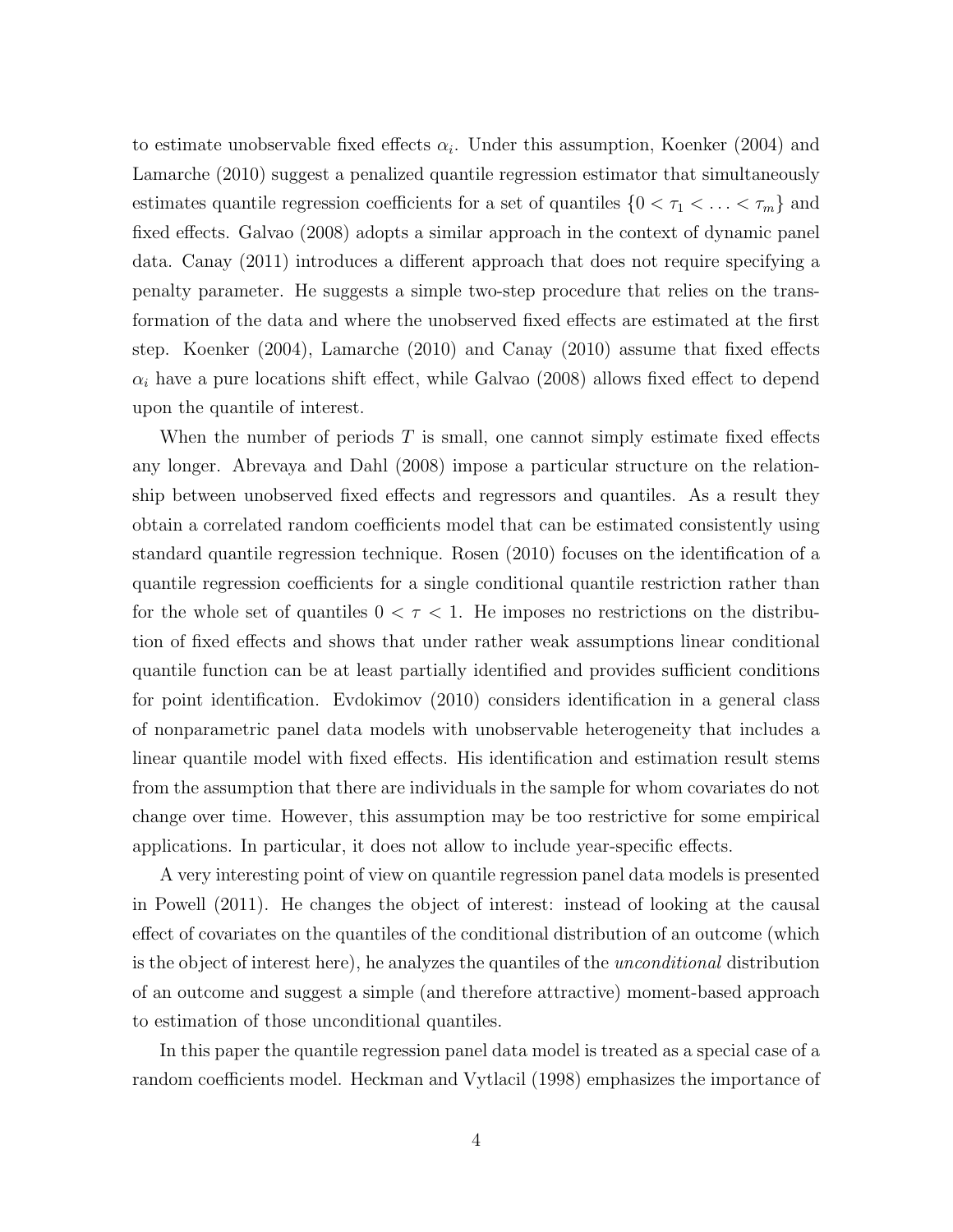random coefficient models in capturing unobservable heterogeneity for some economic models. Beran and Hall (1992) and Beran, Feuerverger and Hall (1996) provide identification results for a cross-section random coefficients model. In particular, Beran and Hall (1992) show how one can identify and estimate the distribution of random coefficients if all the moments of this distribution are identified. Another interesting paper is by Fox et al. (2011), where the authors adopt a similar approach and show that the distribution of random coefficients in a logit model is identified by showing that all the moments of this distribution are identified. Finally, Hoderlein, Klemelä and Mammen (2007) propose a kernel based estimator for the joint probability density of the random coefficients that is based on the Radon transform.

Related papers that study random coefficients model in the context of panel data include Graham and Powell (2012) and Graham, Hahn and Powell (2009). The first paper looks at a certain feature of the distribution of random coefficients (average partial effects), while the second paper looks at identification and estimation of conditional quantiles in a panel data model without fixed effects. A recent paper by Arellano and Bonhomme (2009) focuses on the identification and estimation of some features of the distribution of random coefficients in panel data models, including first and second moments of those distributions.

The rest of this paper is organized as follows: Section [2](#page-4-0) discusses identification assumptions and presents identification results for two main set ups: when  $\beta_{i1}$ ,  $\beta_{i2}$  and  $\alpha_i$  are mutually independent conditional on  $x_i$  and when only  $\beta_{i1}$  and  $\beta_{i2}$  are independent conditional on  $x_i$  (thus this case allows fixed effects to be correlated with random coefficients). Second part of this section discusses the conditions for identification of homogeneous effects (these conditions are weaker than the conditions for the identification of the distribution of  $x'_{it}\beta_{it}$ . Third part of Section [2](#page-4-0) discusses identification of conditional quantiles of the distribution of  $x'_{it}\beta_{it}$  under linear conditional quantiles assumption. Section [3](#page-9-0) explores some possible estimation procedures, and Section [4](#page-12-0) concludes. All proofs of the results are collected in the Appendix.

# <span id="page-4-0"></span>2 Identification

In what follows, subscript  $i$  is omitted (excluding estimation results). We begin by considering the set of assumptions that provides identification of the conditional distri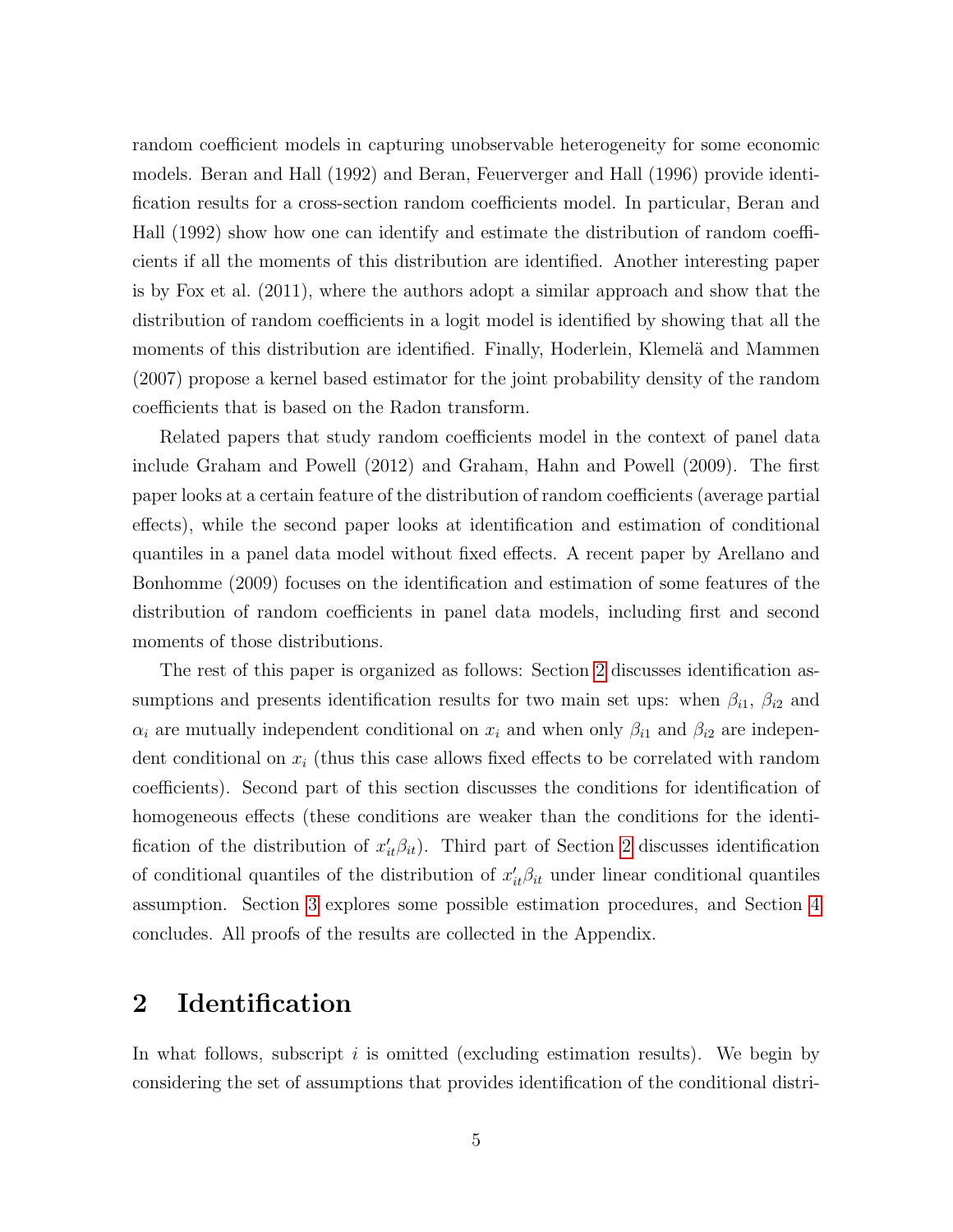bution of  $x'_t \beta_t$  without relying of continuity of the distribution of  $\Delta x = x_2 - x_1$ :

#### Assumptions ID.1 :

- A1 Conditional independence: conditional on x,  $\beta_1$ ,  $\beta_2$  and  $\alpha$  are mutually independent.
- **A2** Independence and stationary mean:  $\beta_t$  is independent from x and  $E[\beta_t|x] =$  $\beta_{\mu}$  for  $t = 1, 2$ .
- **A3** Full rank: matrix  $E[(x_2 x_1)(x_2 x_1)']$  has full rank.
- A4 Non-zero characteristic functions: for  $t = 1, 2$  and all  $x \in \mathcal{X}$  and  $s \in \mathcal{X}$  $(-\infty, +\infty)$ , the characteristic functions  $\varphi_{x_t'\beta_t|x}(s) \neq 0$  and  $\varphi_{\alpha|x}(s) \neq 0$
- **A5** Continuous covariates:  $x_1$  and  $x_2$  are continuously distributed, and a unit ball  $U_0 = \{x_t \in \mathbf{R}^k : ||x_t|| \le 1\}$  is contained in the support of  $x_t$ , for  $t = 1, 2$ .
- **A6** Random sampling:  $T = 2$  and  $\{(y_{i1}, y_{i2}, x_i), i = 1, \ldots, n\}$  are n i.i.d. random draws from the DGP.

Here assumptions [A1](#page-4-0) and [A2](#page-4-0) are the key identifying assumptions: assumption [A2](#page-4-0) allows us to identify the mean of  $\beta_t$  from the linear panel data model with fixed effects. For example, [A2](#page-4-0) holds when  $\beta_1$  and  $\beta_2$  are independent from  $x = (x_1, x_2)$  (standard uncorrelated random coefficients assumption) and identically distributed (stationarity). Assumption [A1](#page-4-0) is strong since it requires fixed effect  $\alpha$  to be conditionally independent from random effects  $\beta_t$ 's. However, it is possible to relax this assumption under additional support conditions. Assumption [A3](#page-4-0) is a standard full rank condition for the identification of the linear panel data model with fixed effects. Assumption [A4](#page-4-0) is a technical condition (see e.g. Evdokimov (2010)). Assumption [A5](#page-4-0) allows us to apply Cramér-Wold device to identify the joint distribution of random coefficients. This assumption is quite strong in the sense that it requires that basically any combination of positive and negative components of  $x_t$  has a positive density (the normalization to a unit ball is purely technical and not restrictive). However, without this assumption the identification of the distribution of  $\beta_t$  would be difficult. An alternative would be to impose some conditions on the shape of the conditional distribution of  $x_t^{\prime} \beta_t$  given x: for example, linear conditional quantile functions is one such restriction.

<span id="page-5-0"></span>**Theorem 2.1.** Suppose that assumptions  $A1 - A4$  $A1 - A4$  are satisfied. Then the conditional density of  $x_t^{\prime}\beta_t$ ,  $f_{x_t^{\prime}\beta_t|x}(\cdot|x)$ , and the conditional density of  $\alpha$ ,  $f_{\alpha|x}(u|x)$  are identified.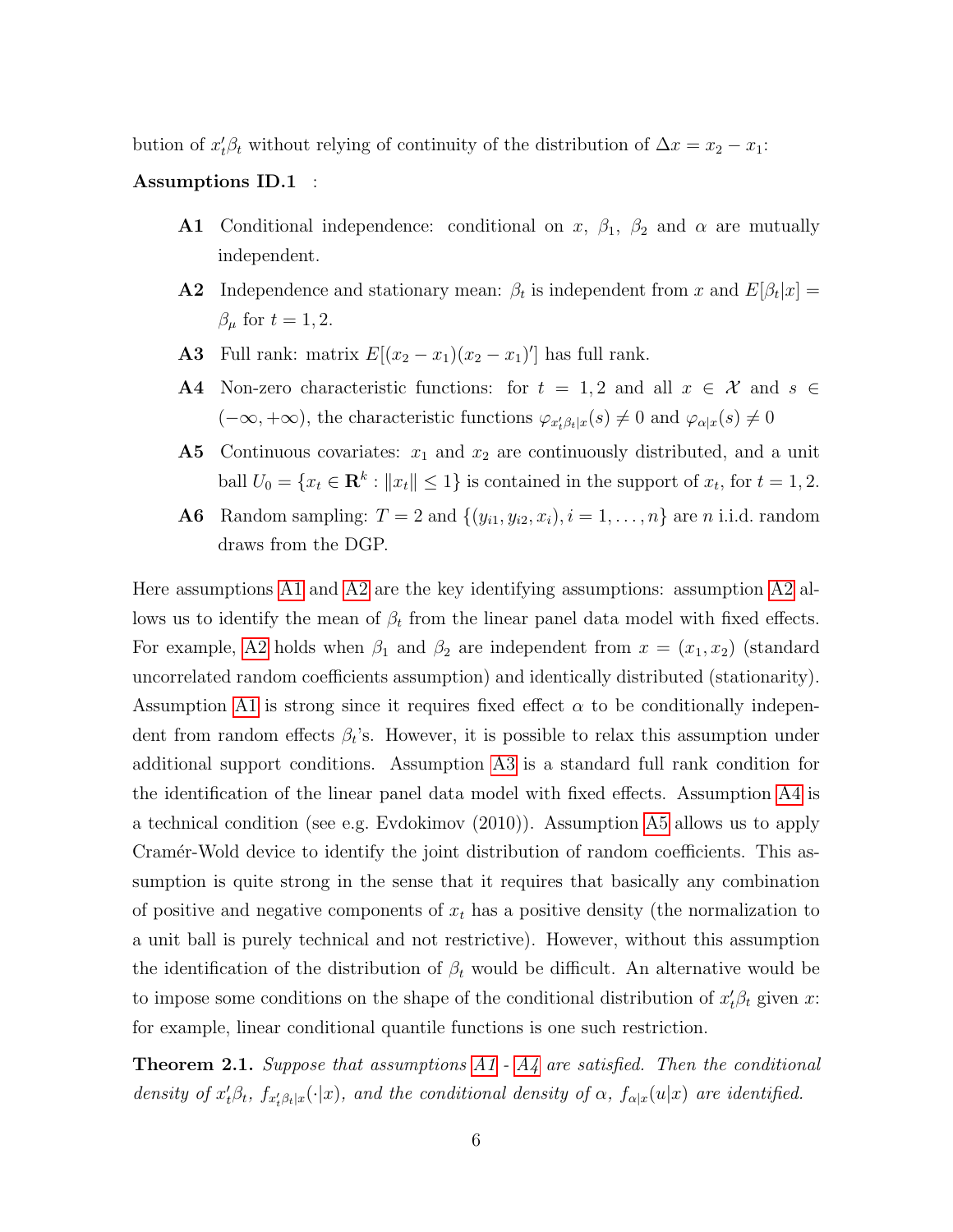The identification of the distribution of random coefficients,  $\beta_t$ , follows immediately from Theorem [2.1](#page-5-0) via the application of CramérWold device.

<span id="page-6-0"></span>Corollary 2.2. Suppose that assumptions [A1](#page-4-0) - [A4](#page-4-0) and [A5](#page-4-0) hold. Then the distribution of  $\beta_t$  is identified for  $t = 1, 2$ .

The mutual independence assumption [A1](#page-4-0) is a strong assumption. However, it can be relaxed somewhat at the cost of stronger support and stationarity assumptions. In particular, consider the following alternative (to [Assumptions ID.1\)](#page-4-0) set of assumptions:

#### Assumptions ID.2 :

- **A1<sup>** $\prime$ **</sup>** Conditional independence: conditional on x,  $\beta_1$  and  $\beta_2$ .
- **A2'** Stationarity:  $\beta_1$  and  $\beta_2$  are identically distributed. Also,  $E(\beta_t|x) = \beta_\mu$ exists, and for any  $x_t$ ,  $E(x_t' \beta_t)^2 < \infty$ .
- A3' For each  $x_1$  there exists  $h \neq -1$  such that  $\Delta x = x_2 x_1$  is continuously distributed in an open area  $U_a(hx_1) = {\Delta x \in \mathbb{R}^k : ||\Delta x - h^*x_1|| < a}$  for some  $a > 0$  with the density that is positive everywhere in  $U_a(hx_1)$ .
- A4<sup> $\prime$ </sup> Non-zero characteristic functions: for  $t = 1, 2$  and all  $x \in \mathcal{X}$  and  $s \in \mathcal{X}$  $(-\infty, +\infty)$ , the characteristic functions  $\varphi_{x_t'\beta_t|x}(s) \neq 0$  and  $\varphi_{\alpha|x}(s) \neq 0$
- **A5<sup>** $\prime$ **</sup>** Continuous covariates:  $x_1$  is continuously distributed, and a unit ball  $U_0 =$  ${x_1 \in \mathbf{R}^k : ||x_1|| \leq 1}$  is contained in the support of  $x_1$ .
- A6<sup> $\prime$ </sup> Random sampling:  $T = 2$  and  $\{(y_{i1}, y_{i2}, x_i), i = 1, \ldots, n\}$  are *n* i.i.d. random draws from the DGP.
- A7<sup> $\prime$ </sup> The characteristic function

$$
\varphi_{\Delta y|(x_1,(1+h)x_1)}(s) = E\left[\exp\left(\mathrm{i}s(y_2 - y_1)\right)|x = (x_1,(1+h)x_1)\right]
$$

is twice continuously differentiable in  $h$  everywhere in an open ball around  $(x_1,(1+h)x_1).$ 

Here assumption  $A1'$  is weaker than assumption  $A1$  since it does not require independence between  $\beta_t$  and  $\alpha$ . However, assumption [A2](#page-6-0)' is stronger then [A2.](#page-4-0) Assumption [A3](#page-6-0)' now requires the difference in covariates between two time periods to be continuously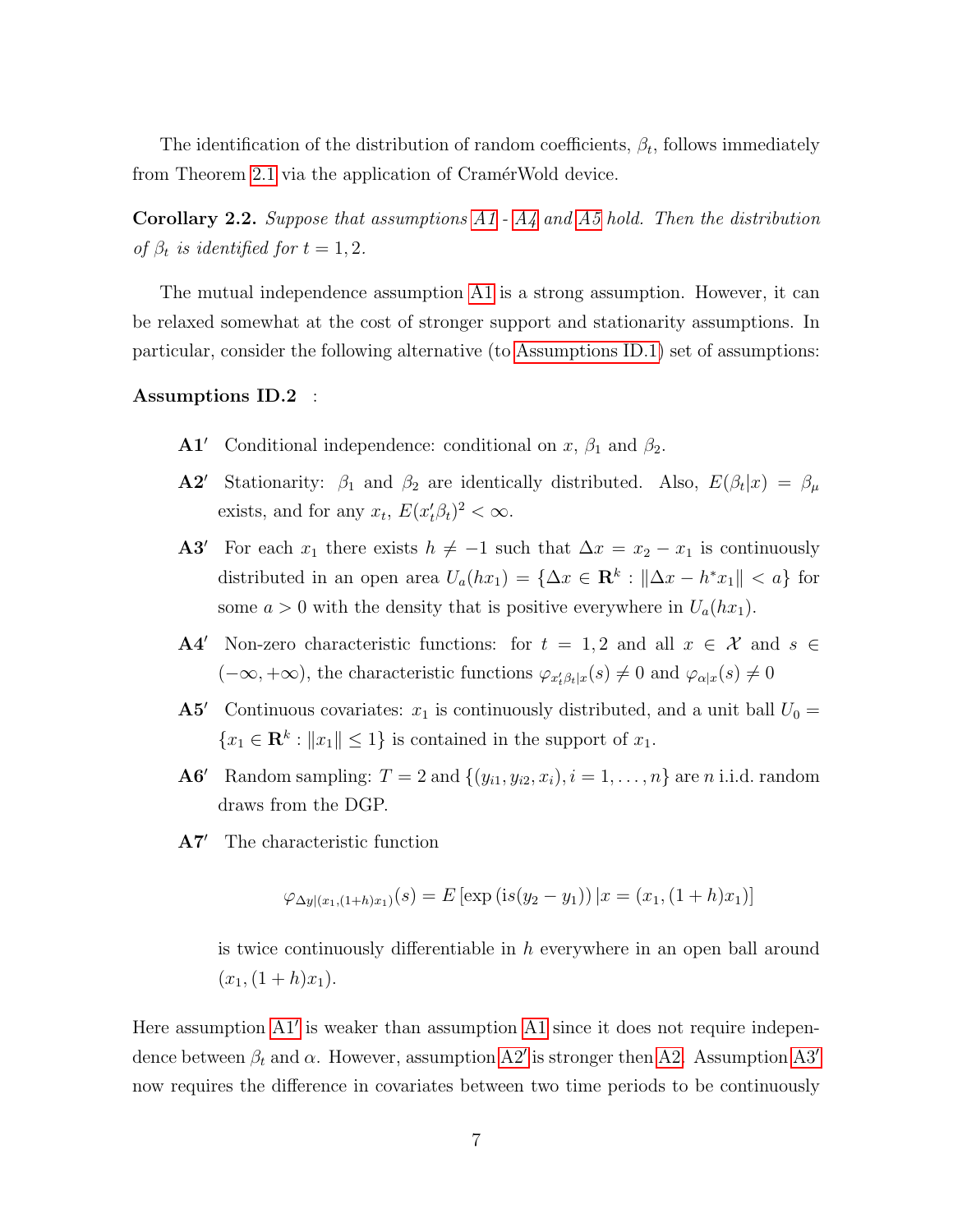distributed. This condition rules out discrete change in covariates. However, it does not require  $\Delta x$  to have the unbounded support. Also, condition that  $h \neq -1$  is not restrictive: it rules out the trivial case when  $x_2 = -x_1$  and  $f_{x_2,x_1}(x,-x) > 0$ . Assump-tion [A7](#page-6-0)' is a technical assumption that allows consistent estimation of the derivative of  $\varphi_{\Delta y|(x_1,(1+h)x_1)}(s)$  w.r.t. h. The rest of the assumptions remain the same as before.

The identification in this case relies on the difference between the outcome in two time periods. Assumption [A3](#page-6-0)' essentially allows us to shift the second period outcome freely having first period outcome fixed. The identification result is summarized in the theorem below.

<span id="page-7-0"></span>**Theorem 2.3.** Suppose that assumptions  $A1'$  -  $A4'$  are satisfied. Then the conditional density of  $x_t^{\prime} \beta_t$ ,  $f_{x_t^{\prime} \beta_t | x}(\cdot | x)$  for  $t = 1, 2$  is identified.

Again, the identification of the distribution of random coefficients,  $\beta_t$ , follows immediately from Theorem [2.3:](#page-7-0)

**Corollary 2.4.** Suppose that assumptions  $AI'$  -  $A_4'$  and  $A_5'$  hold. Then the distribution of  $\beta_t$  is identified for  $t = 1, 2$ .

#### 2.1 Identification of Homogeneous Effects

Estimation of the joint distribution of random coefficients does not escape the curse of dimensionality since we need to estimate the conditional characteristic function of  $\Delta y$ nonparametrically. One way to alleviate this problem is to assume that that individual responses to some of the covariates are homogeneous. In particular, suppose that the model [1\)](#page-1-0) can be written as

$$
y_{it} = (x_{it}^{(1)})' \beta_{1,it} + (x_{it}^{(2)})' \delta, \ t = 1, 2. \tag{3}
$$

Here  $x_{it} = ((x_{it}^{(1)})', (x_{it}^{(2)})')'$  and  $\beta_{it} = (\beta'_{1,it}, \delta')'$ , That is, individual responses to covariates in  $x_{it}^{(1)}$  are heterogeneous  $(\beta_{1,it}$  varies across individuals), but individual responses to covariates in  $x_{it}^{(2)}$  are homogeneous ( $\delta$  does not vary across individuals).

The response to covariates in  $x_{it}^{(2)}$  will be homogeneous when conditional on  $x_i$ , the variance (a second central moment) of  $(x_{it}^{(2)})'$  is zero. Fortunately, the identification of first and second moments of  $\beta_{it}$  does not require all covariates to be continuous, as summarized by the following result.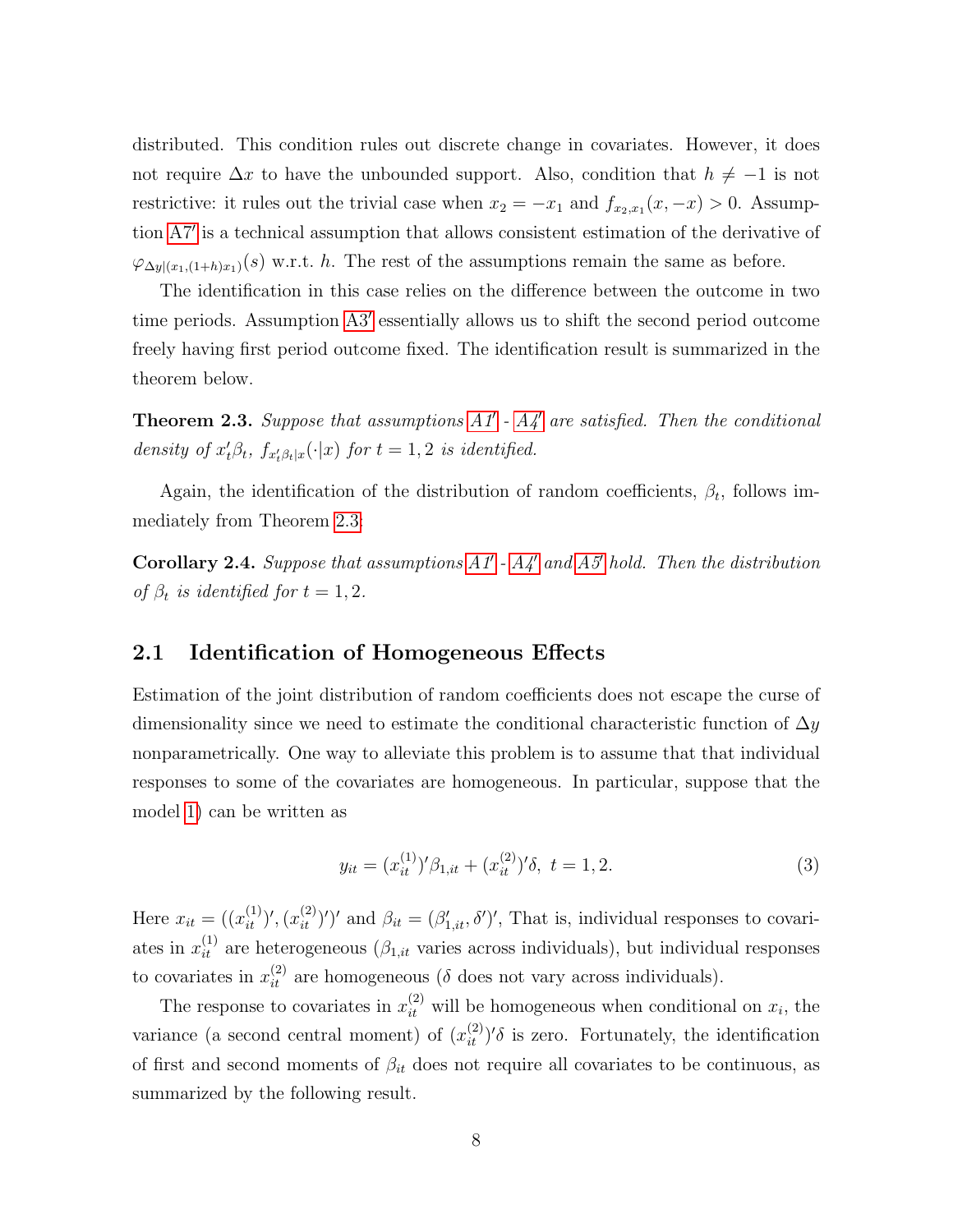<span id="page-8-0"></span>**Theorem [2](#page-6-0).5.** Suppose that assumptions 2 and 2 hold for the model  $(1)$ . Also assume that the following rank conditions hold:

- (i) Let  $w_{jm} = x_{j,1}x_{m,1} + x_{j,2}x_{m,2}$  where  $j, m = 1, ..., k$  and  $m \leq j$ , so that w is a  $1 \times k + k(k-1)/2$  vector composed of  $w_{jm}$ . A  $k + (k(k-1)/2) \times (k + k(k-1)/2)$ matrix  $E[ww']$  has full rank.
- (ii) Let  $v_t = (x_{1,t}^2, \ldots, x_{k,t}^2, x_{1,t}x_{2,t}, \ldots, x_{j,t}x_{m,t}, \ldots, x_{k,t}x_{k-1,t})'$  be a  $k+k(k-1)/2$  vector of cross-products of elements of  $x_t$ . A  $(k + k(k-1)/2) \times (k + k(k-1)/2)$  matrix  $E[vv']$  has full rank.

Then for any  $j = 1, ..., k$  and  $t = 1, 2, E[\beta_{j,t}^2]$  is identified.

Full rank conditions (i) and (ii) do not require  $x_t$  to be continuously distributed. Therefore, one can test homogeneity of certain slope coefficients without the requirement that  $x_t$  is continuously distributed, as long as the support of  $(x_1, x_2)$  is rich enough.

Corollary 2.6. Suppose that the assumptions of Theorem [2.5](#page-8-0) hold. Then the covariates with homogeneous responses are identified.

*Proof.* The response to a set of covariates  $x_t^{(2)}$  $t_t^{(2)}$  is homogeneous if and only if  $\text{Var}((x_{it}^{(2)})' \delta | x) = 0.$  But

$$
Var((x_{it}^{(2)})'\delta|x) = E[((x_{it}^{(2)})'\delta)^{2}|x] - (E[(x_{it}^{(2)})'\delta|x])^{2}
$$

Note that  $E[(x_{it}^{(2)})' \delta | x]$  is identified (from a corresponding linear panel data model with fixed effects). Theorem [2.5](#page-8-0) implies that  $E[((x_{it}^{(2)})'\delta)^2|x]$  is identified.  $\Box$ 

<span id="page-8-1"></span>Remark 2.1. The result in Theorem [2.5](#page-8-0) can be generalized to moments of order higher than 2, as long as covariates have rich enough support. Moreover, if the distribution of  $\beta_t$  is uniquely determined by its first M moments (where M is fixed and known), then with rich support (but not necessarily continuous covariates) we can identify the whole distribution of  $\beta_t$ . For the sketch of the proof of this result, please refer to the Appendix.

Identification of the covariates with homogeneous effects can serve as a way to reduce dimensionality of the vector of random coefficients  $\beta_t$ . Also, the identification result in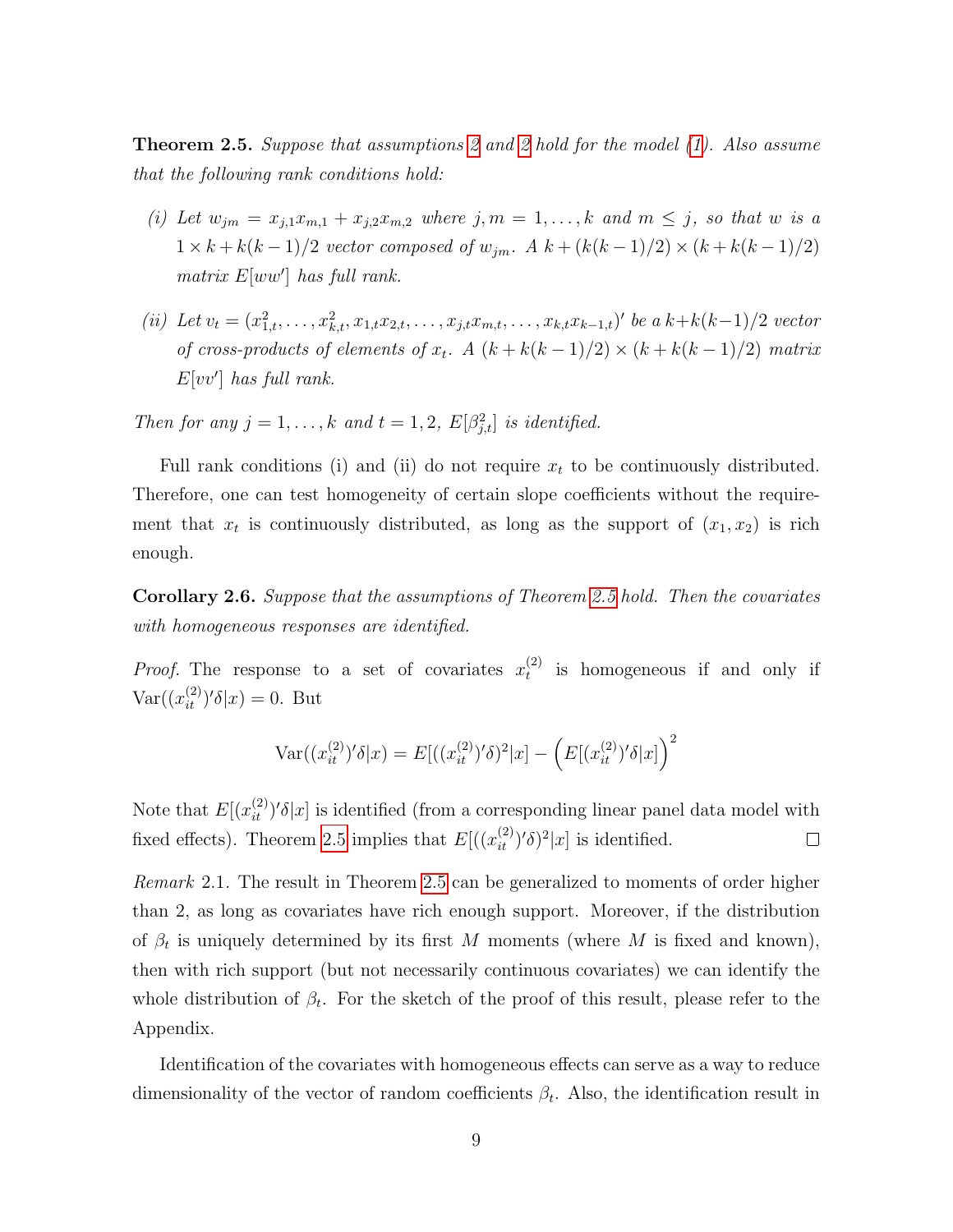Theorem [2.3](#page-7-0) requires continuity of  $\Delta x$  only for covariates with heterogeneous responses, since homogeneous responses are identified from a fixed effects regression.

#### 2.2 Quantile Regression

A panel data quantile regression model is a special case of the random coefficients model:

<span id="page-9-1"></span>
$$
y_{it} = x_{it}'\theta(u_{it}) + \alpha_i \tag{4}
$$

where  $u_{it} \sim U[0, 1]$  is a uniformly distributed scalar random variables independent of x (and  $\alpha$ ). We assume that for any  $x \in \mathcal{X}$  and  $t = 1, 2$ , the mapping  $\tau \in (0, 1) \mapsto x_t' \theta(\tau)$ is strictly increasing in  $\tau$ . The goal is to identify the conditional quantiles of  $x'_{it}\theta(u_{it})$ which take the following form:

$$
Q_{\tau}(x_{it}'\theta(u_{it})|x_i) = x_{it}'\theta(\tau)
$$

In what follows the subscript  $i$  is omitted, and the identification result for the quantile regression model [\(4\)](#page-9-1) is given by the following theorem:

<span id="page-9-2"></span>**Theorem 2.7.** Suppose that assumptions  $A1 - A4$  $A1 - A4$  (or assumptions  $A1' - A4'$ ) are satisfied for  $\beta_t = \theta(u_t)$  and  $t = 1, 2$ . Also, suppose that matrix  $E[x_t x_t']$  has full rank. Then  $Q_{\tau}(x'_{it}\theta(u_{it})|x_i) = x'_{it}\theta(\tau)$  is identified for any  $\tau \in (0,1)$ .

Note that this result in does not necessarily require that  $x_t$  is continuously distributed on a unit ball. The only continuity assumption we need is the continuity of  $\Delta x$  (assumption [A3](#page-6-0)'), and only in the case when we want to allow dependence between  $u_1, u_2$  and  $\alpha$ . The full rank condition of Theorem [2.7](#page-9-2) is a standard full rank condition for linear quantile regression models.

## <span id="page-9-0"></span>3 Estimation

Both Theorem [2.1](#page-5-0) and Theorem [2.3](#page-7-0) provide a way to estimate the characteristic function of  $x_t^{\prime} \beta_t$ . For continuously distributed covariates one can use kernel estimator to estimate the corresponding characteristic functions.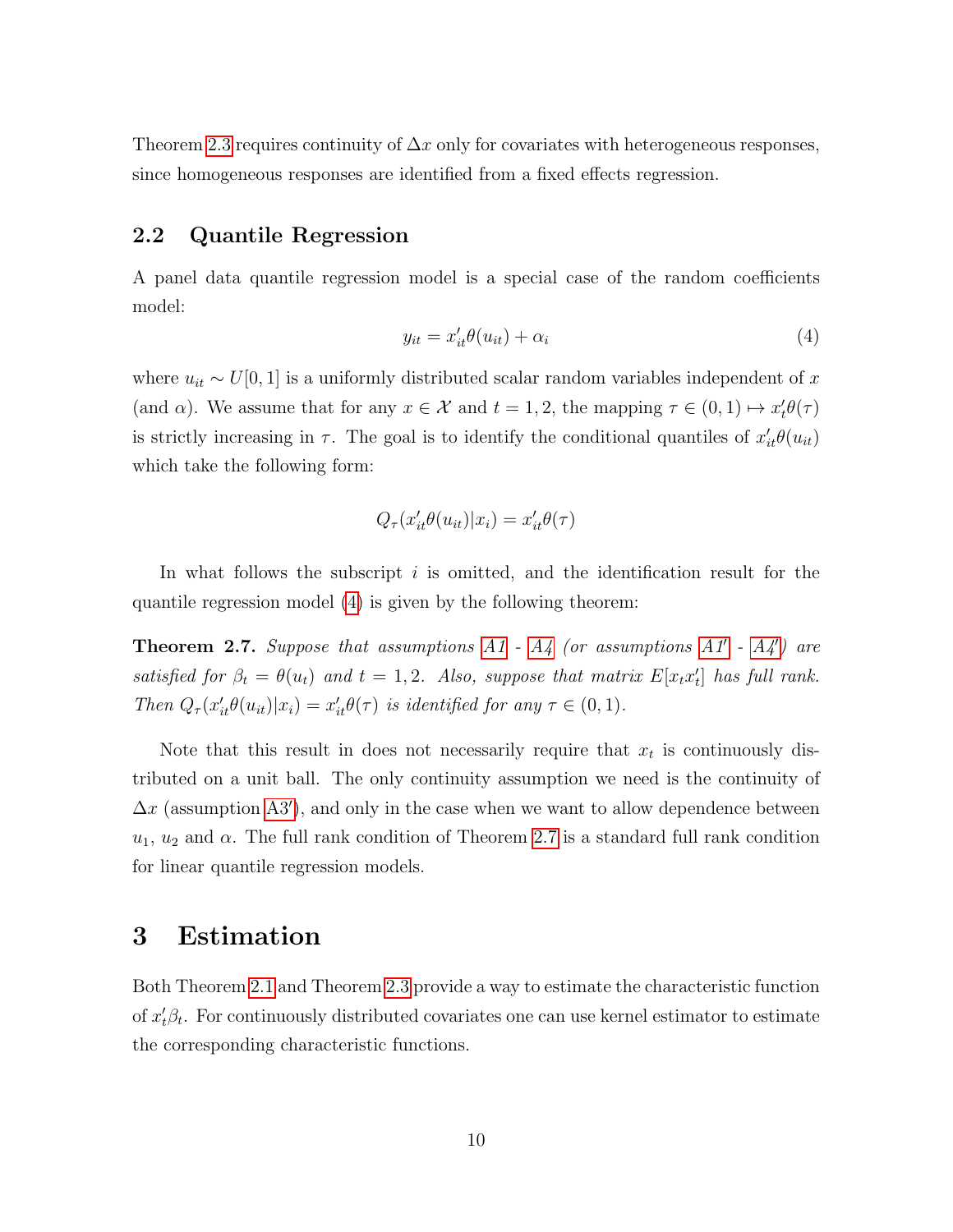In particular, if we assume that  $\beta_1$ ,  $\beta_2$  and  $\alpha$  are mutually independent conditional on x, Theorem [2.1](#page-5-0) gives the following expression for the characteristic function of  $x_t^{\prime} \beta_t$ :

$$
\varphi_{x'_t\beta_t|x}(v) = \exp\left(\int\limits_0^v \frac{iE[y_t e^{is(y_t-y_{-t})}]}{E[e^{is(y_t-y_{-t})}]} ds - ivE[\alpha|x]\right)
$$

Given assumption [A6](#page-4-0) (random sampling), one can consistently estimate  $\varphi_{x_t'\beta_t|x}(v)$ with

$$
\hat{\varphi}_{x_t'\beta_t|x}(v) = \exp\left(\int_0^v \frac{\mathrm{i} \sum_{i=1}^n [y_{it} e^{\mathrm{i} s(y_{it}-y_{i,-t})}] K_h(x_i-x)}{\sum_{i=1}^n [e^{\mathrm{i} s(y_{it}-y_{i,-t})}] K_h(x_i-x)} ds - \mathrm{i} v \hat{E}[\alpha|x]\right)
$$

where  $K_h(\cdot)$  is a kernel function with bandwidth h and

$$
\hat{E}[\alpha|x] = \frac{1}{2} \sum_{t=1}^{2} \left\{ \frac{\sum_{i=1}^{n} y_{it} K_h(x_i - x)}{\sum_{i=1}^{n} K_h(x_i - x)} - x_t' \hat{\beta}_{\mu} \right\}
$$

Here  $x = (x'_1, x'_2)'$  and  $\hat{\beta}_{\mu}$  is a standard fixed effects estimator of  $\beta_{\mu}$ .

If one is willing to assume that only  $\beta_1$  and  $\beta_2$  are independent conditional on x, then according to Theorem [2.3](#page-7-0) we have the following expression for the characteristic function of  $x_1'\beta_1$ :

$$
\varphi_{x_1'\beta_1|x}(v) = \exp\left((1+h)\int_0^v \frac{\partial \varphi_{\Delta y|x}(\tilde{s}/(1+h);h)/\partial h}{\tilde{s}\varphi_{\Delta y|x}(\tilde{s}/(1+h);h)}d\tilde{s}\right)
$$

Here one can consistently estimate  $\varphi_{\Delta y|x}(s;h)$  with

$$
\hat{\varphi}_{\Delta y|x}(s; h) = \frac{\sum_{i=1}^{n} [e^{is(y_{i2} - y_{i,1})}] K_{h_1}(x_{i1} - x_1) K_{h_2}(x_{i2} - (1 + h)x_1)}{\sum_{i=1}^{n} K_{h_1}(x_{i1} - x_1) K_{h_2}(x_{i2} - (1 + h)x_1)}
$$

and under assumption [A7](#page-6-0)', the derivative w.r.t. h of  $\hat{\varphi}_{\Delta y|x}(s; h)$  is a consistent estimator of the derivative of  $\varphi_{\Delta y|x}(s;h)$ , so that one can consistently estimate  $\varphi_{x_1'\beta_1|x}(v)$  with

$$
\hat{\varphi}_{x_1'\beta_1|x}(v) = \exp\left((1+h)\int_0^v \frac{\partial \hat{\varphi}_{\Delta y|x}(\tilde{s}/(1+h);h)/\partial h}{\tilde{s}\hat{\varphi}_{\Delta y|x}(\tilde{s}/(1+h);h)}d\tilde{s}\right)
$$

Finally, Theorems [2.5](#page-8-0) and [2.1](#page-8-1) provide way to estimate (first), second, and higher non-central moments of the conditional distribution of  $x_t^{\prime} \beta_t$  under stationarity assump-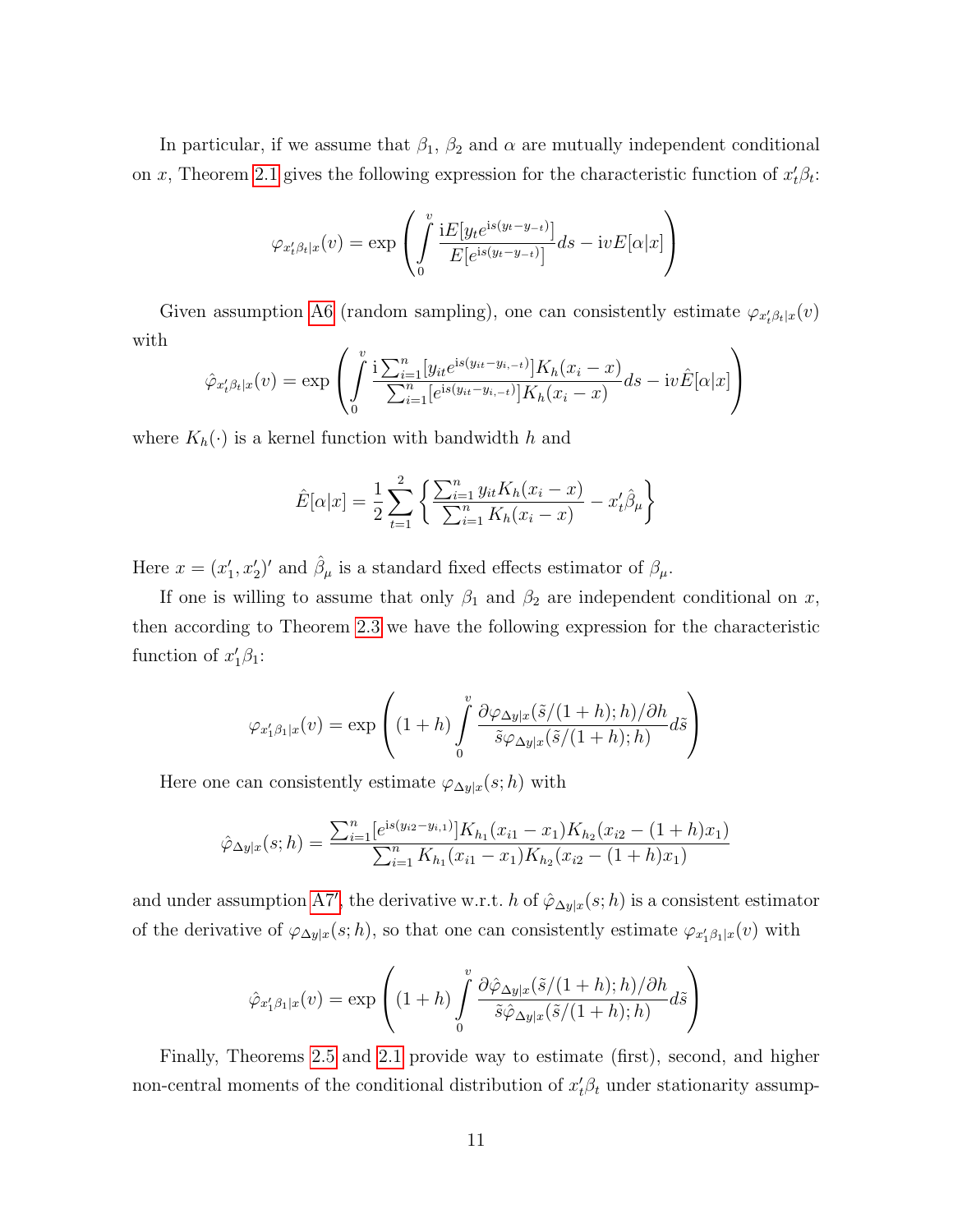tion [A2](#page-6-0)'. For example, a second moment  $m_2(x,t) = E[(x_t^{\prime}\beta_t)^2|x]$  can be estimated in a linear regression of  $(\Delta y)2 + 2(x'_1\hat{\beta}_\mu)(x'_2\hat{\beta}_\mu)$  on vector w defined as follows: let  $w_{jm} = x_{j,1}x_{m,1} + x_{j,2}x_{m,2}$  for  $j, m = 1, ..., k, m < j$ , so that w is a  $1 \times k + k(k-1)/2$ vector composed of  $w_{jm}$ .

### 3.1 Estimation of Conditional Quantiles

Previous section provides a way to construct a consistent estimator of a characteristic function (and hence of the cumulative distribution function) of  $z_t^i\beta_t$  under various sets of assumptions. Suppose now that we picked some consistent estimator  $\hat{F}_{z_t|x}(\cdot)$  of the conditional distribution of  $x_t^{\prime} \beta_t$  conditional on x. With  $\beta_t = \theta(u_t)$  and under monotonicity assumptions on function  $x'_{t}\theta(\cdot)$ , we have that

$$
Q_\tau(x_t'\theta(u_t)|x) = x_t'\theta(\tau)
$$

There is a simple procedure that allows us to estimate  $\theta(\tau)$  for any  $\tau \in (0,1)$ : by drawing random samples from the distribution of  $z_t = x_t' \beta_t$  for each  $x_i$  in the sample, and then applying standard quantile regression method to the new "data"  $\{(z_{it}^*, x_{it}) :$  $i = 1, \ldots, R; t = 1, 2$ . This procedure can be summarized by these two steps:

- 1. Let  $\{(z_{it}^*, x_{it}): i = 1, \ldots, R \text{ and } t = 1, 2\}$  be independent draws from the joint distribution of  $(z_{i1}, z_{i2}, x_{i1}, x_{i2})$ .
- 2. Then we can estimate  $\theta(\tau)$  by

$$
\hat{\theta}(\tau) = \arg \min_{\theta \in \Theta} \frac{1}{n} \sum_{i=1}^{R} \sum_{t=1}^{2} \rho_{\tau} (z_{it}^{*} - x_{it}^{\prime} \theta)
$$
(5)

where  $\rho_{\tau}(u) = u(\tau - 1\{u \le 0\})$  and where  $\Theta$  is a compact parameter space such that  $\theta(\tau) \in \Theta$  for any  $\tau \in [0, 1]$ .

As long as  $R \to \infty$  as  $n \to \infty$  and  $\hat{F}_{z_t|x}(\cdot)$  is a consistent estimator of  $F_{z_t|x}(\cdot)$  for any  $x \in \mathcal{X}, \hat{\theta}(\tau)$  is a consistent estimator of  $\theta(\tau)$  for any  $\tau \in (0,1)$ . The convergence rate of  $\hat{\theta}(\tau)$  is determined by the rate of convergence of  $\hat{F}_{z_t|x}(\cdot)$ .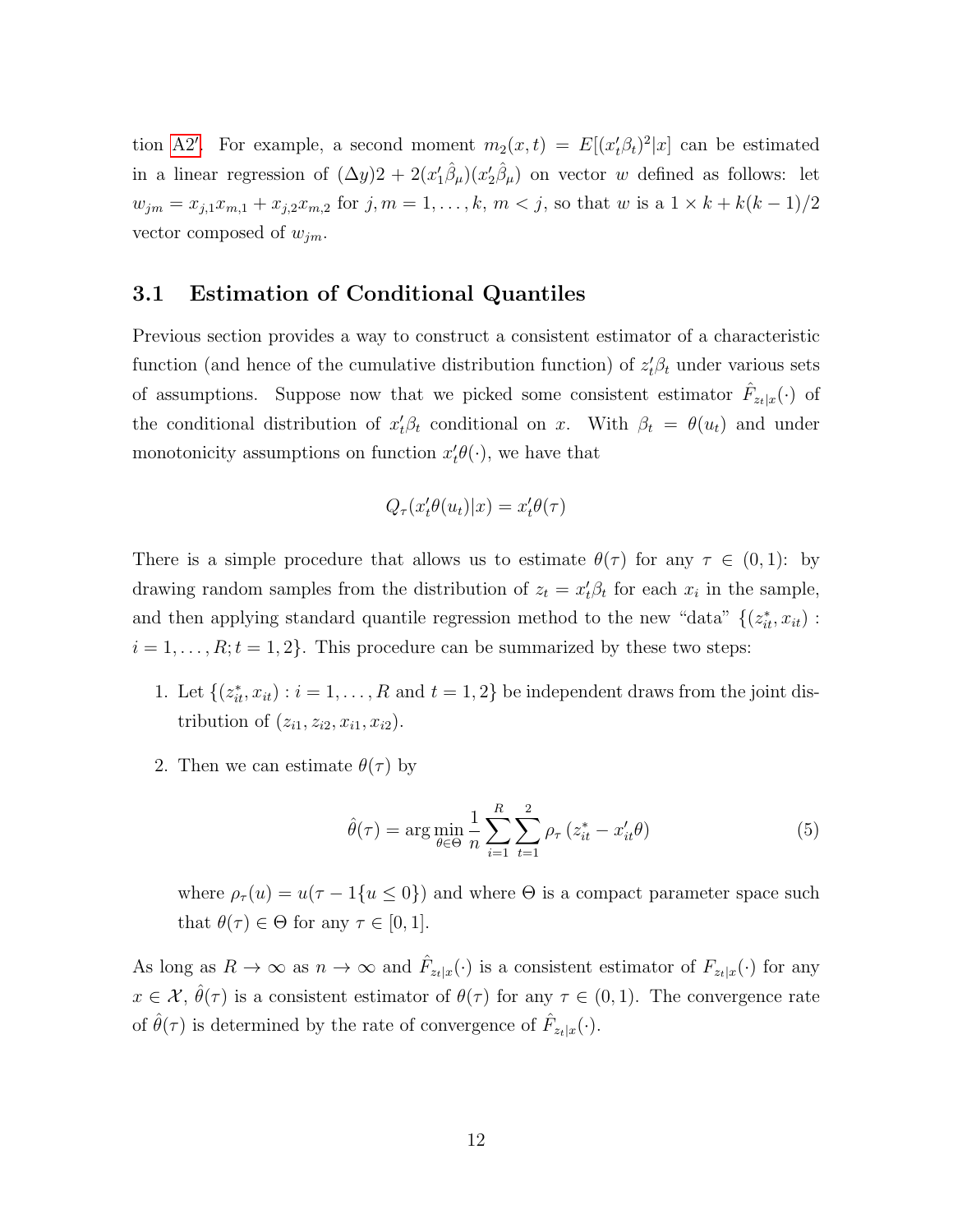## <span id="page-12-0"></span>4 Conclusion

This paper provides identification conditions for a class of random coefficients panel data models with fixed effects. Depending on the assumptions one is willing to make about the relationship between random slope coefficients and random intercepts (fixed effects), one can identify the distribution of certain linear combinations of random coefficients either with or without requiring that the difference in covariates between two time periods is continuously distributed on a unit ball with center proportionate to the first-period value of the covariates. Moreover, if all covariates are continuously distributed on a unit ball, the joint distribution of random slope coefficients is identified. The identification results are constructive and provide a direct way to estimate the conditional distribution of certain linear combinations of random slope coefficients.

The panel data quantile regression model can be treated as a special case of random coefficients model. Therefore, this paper offers a novel approach to the identification and estimation of the linear quantile regression panel data models with fixed effects that requires only two time periods.

Finally, a panel data model that is linear in random coefficients allows to identify any finite number of moments of marginal distributions of random slope coefficients when the covariates have rich enough support (which does not necessarily require that covariates are continuously distributed). It is shown that each non-centered moment of order  $p = 1, 2, \ldots, M$  can be estimated at a parametric rate with relatively mild distributional assumptions. This result can be used to test various distributional assumptions about random slope coefficients. In particular, one needs only first and second moments to test for homogeneity of the responses for a specified group of covariates.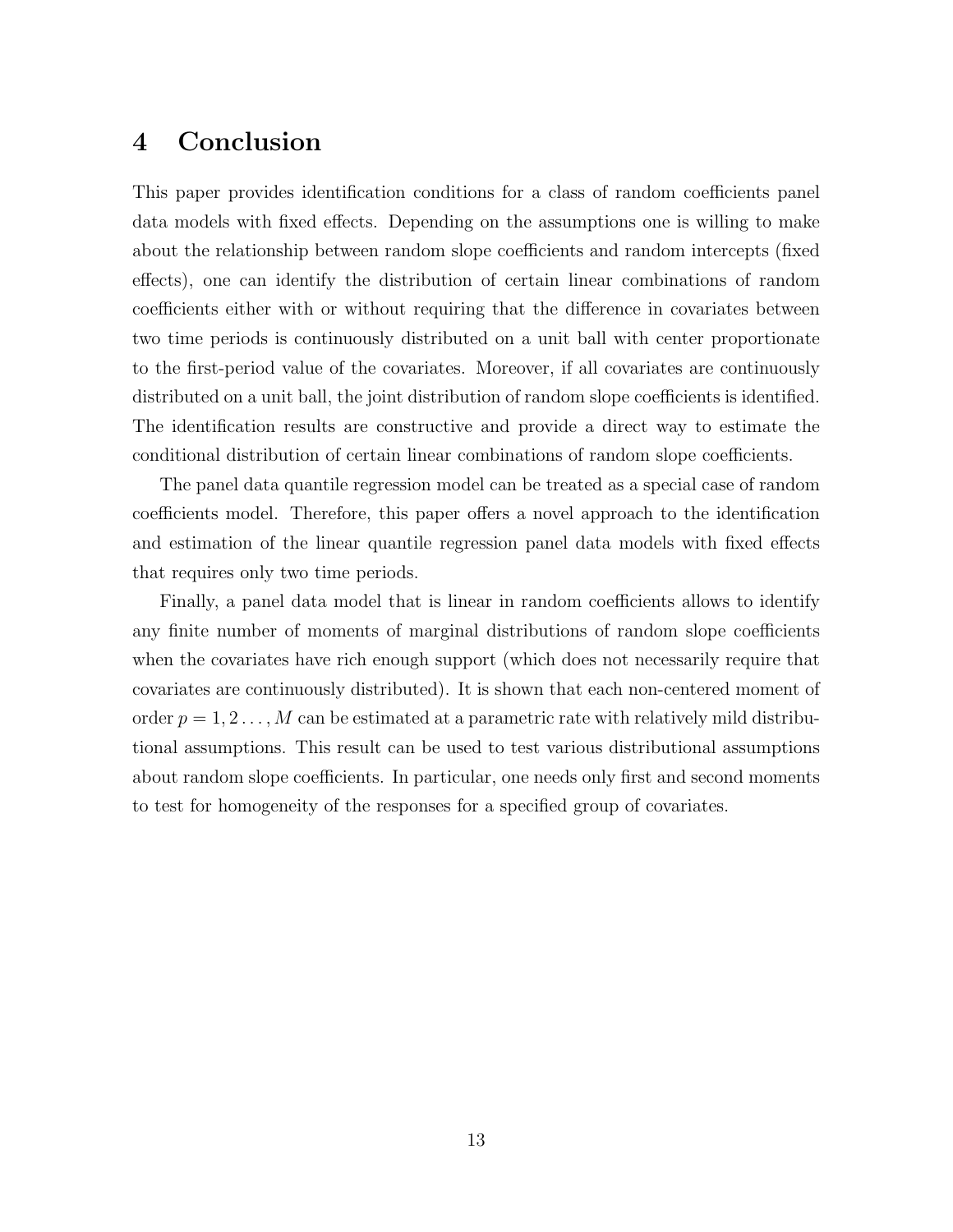## References

Abadie, A., J. Angrist, and G. Imbens (2002) "Instruments Variables Estimates of the Effect of Subsidized Training on the Quantiles of Trainee Earnings," Econometrica, 70(1), 91-117.

Abrevaya, J., and C. M. Dahl (2008). "The Effects of Birth Inputs on Birthweight: Evidence From Quantile Estimation on Panel Data," Journal of Business and Economic Statistics, 26(4), 379-397.

Arellano, M., and S. Bonhomme (2009). "Identifying Distributional Characteristics in Random Coefficients Panel Data Models," CEMMAP working paper CWP22/09.

Beran, R., A. Feuerverger, and P. Hall. (1996). On Nonparametric Estimation of Intercept and Slope Distributions in Random Coefficient Regression," Annals of Statistics, 24 2569-2692.

Beran, R., and P. Hall (1992). "Estimating Coefficient Distributions in Random Coefficient Regressions," The Annals of Statistics, 20(4), 1970-1984.

Canay, I. (2011). "A Simple Approach to Quantile Regression for Panel Data," The Econometrics Journal, forthcoming.

Doksum, K. (1974). "Empirical Probability Plots and Statistical Inference for Nonlinear Models in the Two-Sample Case," The Annals of Statistics, 2(2), 267-277.

Evdokimov, K. (2010). "Identification and Estimation of a Nonparametric Panel Data Model with Unobserved Heterogeneity," workin paper, Princeton University.

Fox, J.T., K. Kim, S. Ryan, and P. Bajari (2011). "The Random Coefficients Logit Model Is Identified," Journal of Econometrics, forthcoming.

Fox, J.T., and K. Kim (2011). "A Simple Nonparametric Approach to Estimating the Distribution of Random Coefficients in Structural Models," working paper, University of Michigan.

Galvao, A. (2008). "Quantile Regression for Dynamic Panel Data with Fixed Effects," working paper, University of Wisconsin-Milwaukee.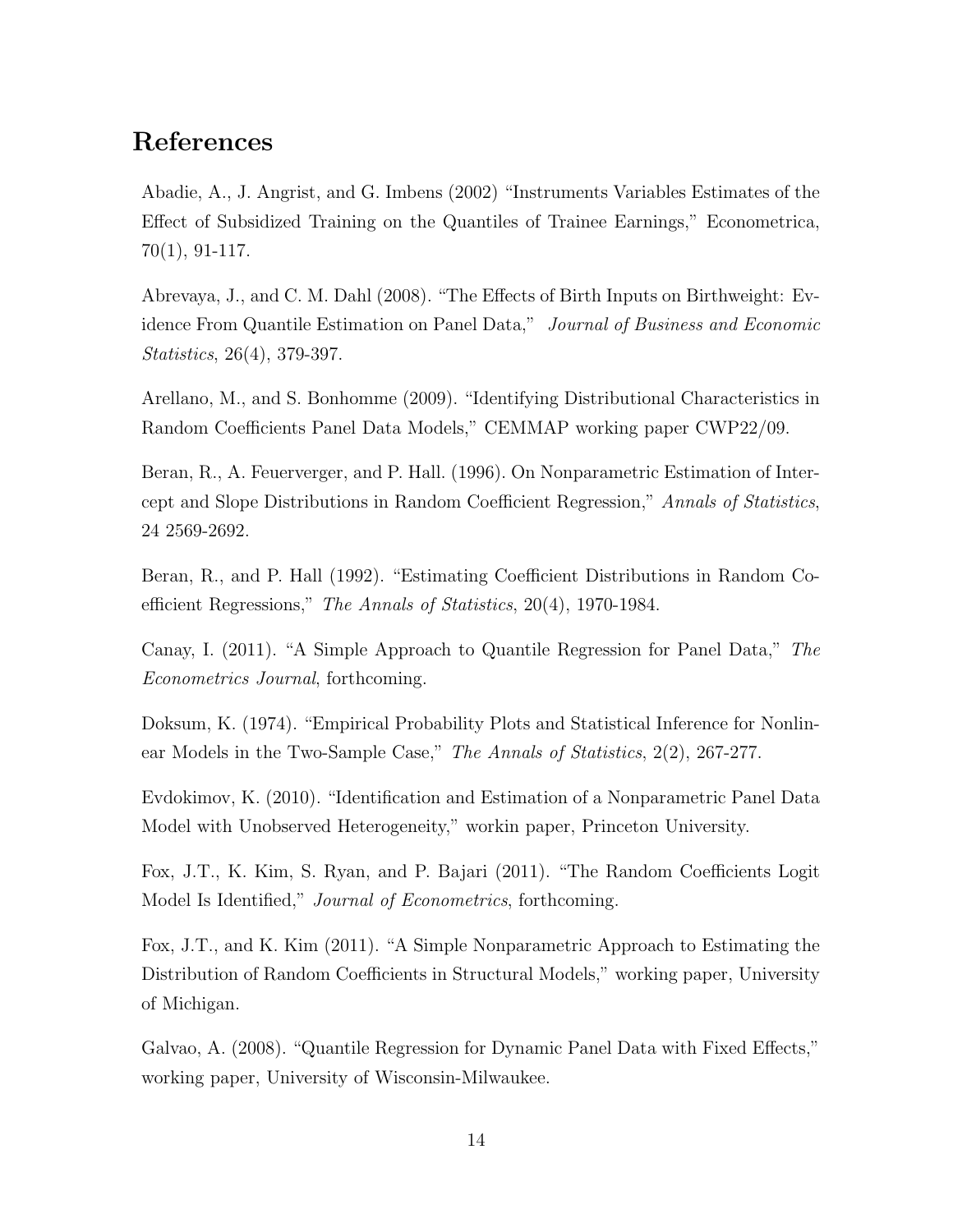Graham, B. S., J. Hahn, and J. L. Powell (2009). "A Quantile Correlated Random Coefficient Panel Data Model," working paper, University of California, Berkeley.

Graham, B. S., and J. L. Powell (2012). "Identification and Estimation of Average Partial Effects in 'Irregular' Correlated Random Coefficient Models," Econometrica, 80 (5), 2105-2152

Greaves , (1982). "An Algorithm for the Hausdorff Moment Problem," Numerische Mathematik, 39, 231-239.

Heckman, J., and E. Vytlacil (1998). "Instrumental Variables Methods for the Correlated Random Coefficients Model: Estimating the Average Return to Schooling when the Return is Correlated with Schooling," Journal of Human Resources, 33, 974-987.

Hoderlein, S., J. Klemelä, and E. Mammen (2007). "Reconsidering the Random Coecient Model", working paper, Brown University.

Koenker, R. (2004). "Quantile Regression for Longitudinal Data," Journal of Multivariate Analysis, 91, 74-89.

Koenker, R., and G. Bassett (1978). " Regression Quantiles," Econometrica, 46, 33-50.

Lamarche, C. (2010). "Robust Penalized Quantile Regression Estimation for Panel Data," *Journal of Econometrics*, forthcoming.

Mnatsakanov, R. M., and A. S. Hakobyan (2009). "Recovery of Distributions via Moments," in Javier Rojo, ed., Optimality: The Third Erich L. Lehmann Symposium, Beachwood, Ohio, USA: Institute of Mathematical Statistics, 252-265.

Powell, D. (2011). "Unconditional Quantile Regression for Panel Data with Exogenous or Endogenous Regressors," working paper, RAND

Rosen, A. (2010). "Set Identification via Quantile Restrictions in Short Panels," working paper, UCL.

Ullah, A., and A. Pagan (1999). Nonparametric econometrics. Cambridge University Press.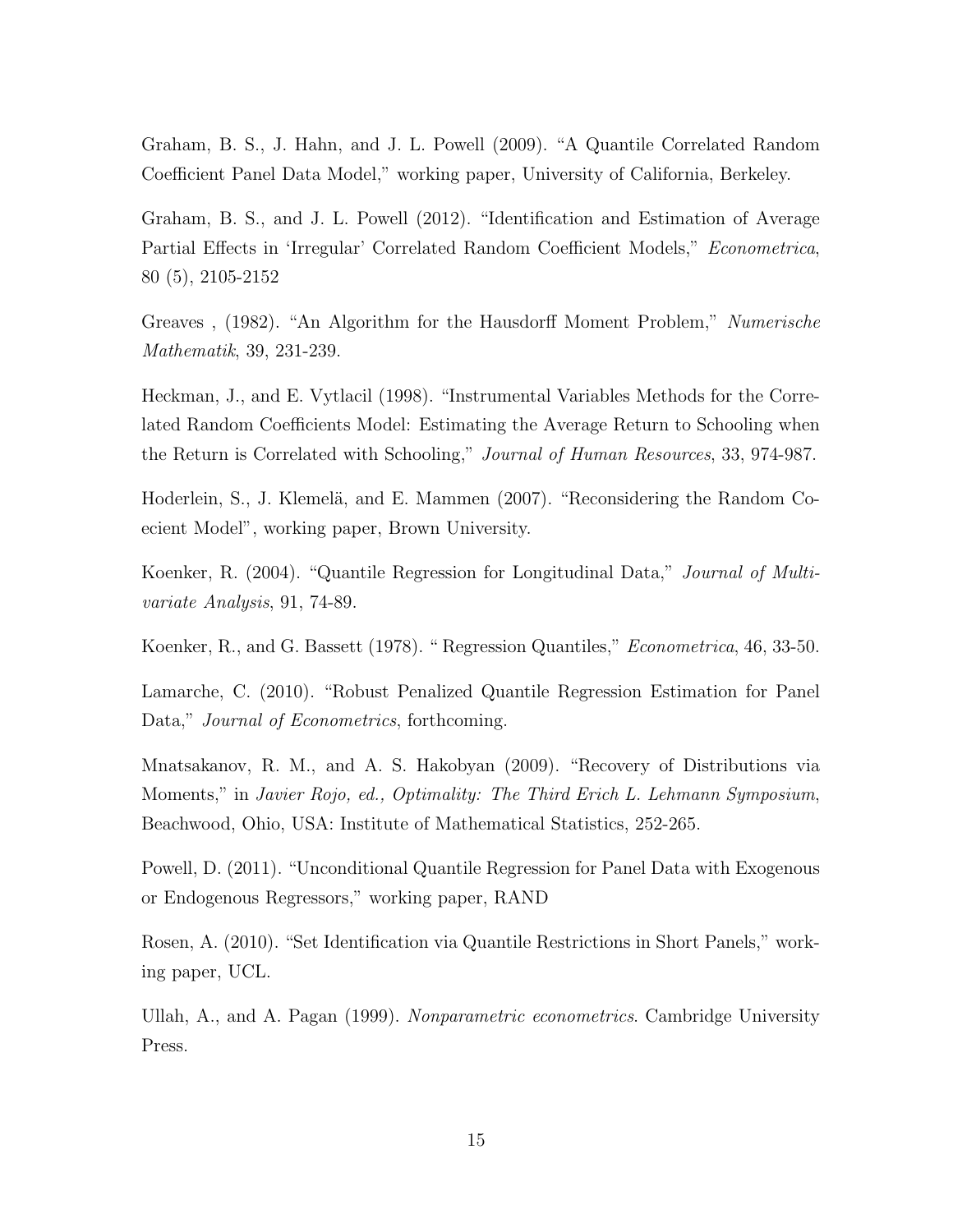## A Appendix

## A.1 Proof of Theorem [2.1](#page-5-0)

First note that Assumption (stationarity and mean independence) implies that  $E(x_t'\beta_t|x) = x_t'E(\beta_t) = x_t'\beta_\mu$ , and vector  $\beta_\mu$  is identified when matrix  $E(\Delta x\Delta x')$  has full rank (this is a standard identification in linear panel data model with fixed effects). Therefore,  $E(\alpha|x) = E(y_t|x) - x_t'\beta_\mu$  is identified.

Next, let  $z_t = x_t' \beta_t$ . Then following Evdokimov (2010), note that

$$
\varphi_{y_1, y_2|x}(s_1, s_2) = \varphi_{z_1|x}(s_1)\varphi_{z_2|x}(s_2)\varphi_{\alpha|x}(s_1 + s_2)
$$

Therefore,

$$
\frac{\partial \varphi_{y_1, y_2|x}(s_1, s_2)}{\partial s_1} = \varphi'_{z_1|x}(s_1)\varphi_{z_2|x}(s_2)\varphi_{\alpha|x}(s_1 + s_2) + \varphi_{z_1|x}(s_1)\varphi_{z_2|x}(s_2)\varphi'_{\alpha|x}(s_1 + s_2)
$$

The assumption (non-vanishing characteristic functions) implies that

$$
\frac{\partial \varphi_{y_1,y_2|x}(s,-s)/\partial s_1}{\varphi_{y_1,y_2|x}(s,-s)} = \frac{\varphi_{z_1|x}'(s)}{\varphi_{z_1|x}(s)} + \frac{\varphi_{\alpha|x}'(0)}{\varphi_{\alpha|x}(0)}
$$

and similarly,

$$
\frac{\partial \varphi_{y_1,y_2|x}(-s,s)/\partial s_2}{\varphi_{y_1,y_2|x}(-s,s)} = \frac{\varphi_{z_2|x}'(s)}{\varphi_{z_2|x}(s)} + \frac{\varphi_{\alpha|x}'(0)}{\varphi_{\alpha|x}(0)}
$$

Here  $\varphi_{\alpha|x}(0) = 1$  and  $\varphi'_{\alpha|x}(0) = iE[\alpha|x] = iE[y_t|x] - x'_t\beta_\mu$ . So that solving for e.g.  $\varphi_{z_1|x}(s)$  we have:

$$
\varphi_{z_1|x}(v) = \exp\left(\int_0^v \frac{\partial \varphi_{y_1,y_2|x}(s,-s)/\partial s_1}{\varphi_{y_1,y_2|x}(s,-s)} ds - ivE[\alpha|x]\right)
$$

so that  $\varphi_{z_1|x}(\cdot)$  (and hence  $f_{z_1|x}(\cdot)$  and  $F_{z_1|x}(\cdot)$ ) are identified. For example,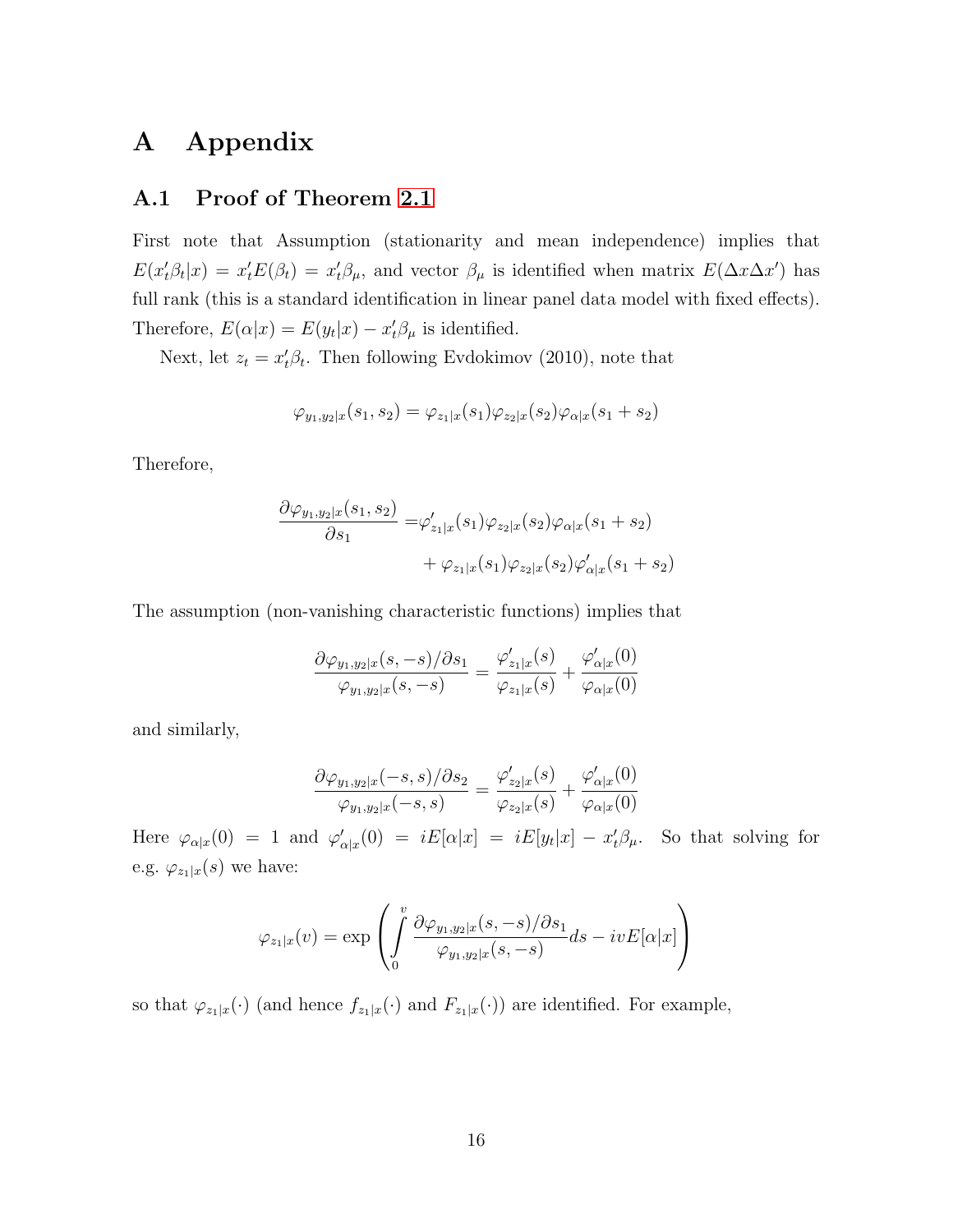$$
F_{z_1|x}(u) = -\frac{1}{2\pi} \int_{-\infty}^{+\infty} \frac{e^{-ivu}}{iv} \varphi_{z_1|x}(v) dv
$$
  
= 
$$
-\frac{1}{2\pi} \int_{-\infty}^{+\infty} \frac{\exp\left(-ivu + \int_{0}^{v} \frac{\partial \varphi_{y_1,y_2|x}(s,-s)/\partial s_1}{\varphi_{y_1,y_2|x}(s,-s)} ds - ivE[\alpha|x]\right)}{iv} dv
$$

Finally,

$$
\varphi_{\alpha|x}(v)=\frac{\varphi_{y_1,y_2|x}(v,0)}{\varphi_{z_1|x}(v)}
$$

so that  $f_{\alpha|x}(\cdot)$  is also identified.  $\Box$ 

## A.2 Proof of Theorem [2.3](#page-7-0)

Without loss of generality, let's fix  $x_1$  and denote  $z_t = x'_t \beta_t$ . Consider  $x_2 = (1+h)x_1$ , so that  $x = (x'_1, (1+h)x'_1)'$ . Then assumptions [A1](#page-6-0)', [A2](#page-6-0)' and [A3](#page-6-0)' imply that for  $\Delta y = y_2 - y_1$ 

$$
\varphi_{\Delta y|x}(s;h) = \varphi_{z_2|x}(s)\varphi_{z_1|x}(-s)\varphi_{z_1|x}(s(1+h))\varphi_{z_1|x_1}(-s)
$$

Then

$$
\frac{\partial \varphi_{\Delta y|x}(s;h)}{\partial h} = \varphi_{z_1|x}'(s(1+h))\varphi_{z_1|x}(-s)s
$$

so that

$$
\frac{\partial \varphi_{\Delta y|x}(s;h)/\partial h}{\varphi_{\Delta y|x}(s;h)} = s \frac{\varphi_{z_1|x}'(s(1+h))}{\varphi_{z_1|x}(s(1+h))}
$$

Stationarity assumption [A2](#page-6-0)' implies that  $\frac{\partial \varphi_{\Delta y|x}(s)}{\partial h} = O(s^2)$  as  $s \to 0$ . Let  $\tilde{s} = s(1 + h)$ . Then for some fixed  $h \neq 1$  we have:

$$
\frac{\varphi_{z_1|x}'(\tilde{s})}{\varphi_{z_1|x}(\tilde{s})} = \frac{\partial \varphi_{\Delta y|x}(\tilde{s}/(1+h);h)/\partial h}{\varphi_{\Delta y|x}(\tilde{s}/(1+h);h)} \frac{(1+h)}{\tilde{s}}
$$

so that

$$
\varphi_{z_1|x}(v) = \exp\left( (1+h) \int_0^v \frac{\partial \varphi_{\Delta y|x}(\tilde{s}/(1+h);h)/\partial h}{\tilde{s}\varphi_{\Delta y|x}(\tilde{s}/(1+h);h)} d\tilde{s} \right)
$$

Therefore,  $\varphi_{z_1|x}(\cdot)$  is identified for any x. Similarly, one can show that  $\varphi_{z_2|x}(\cdot)$  is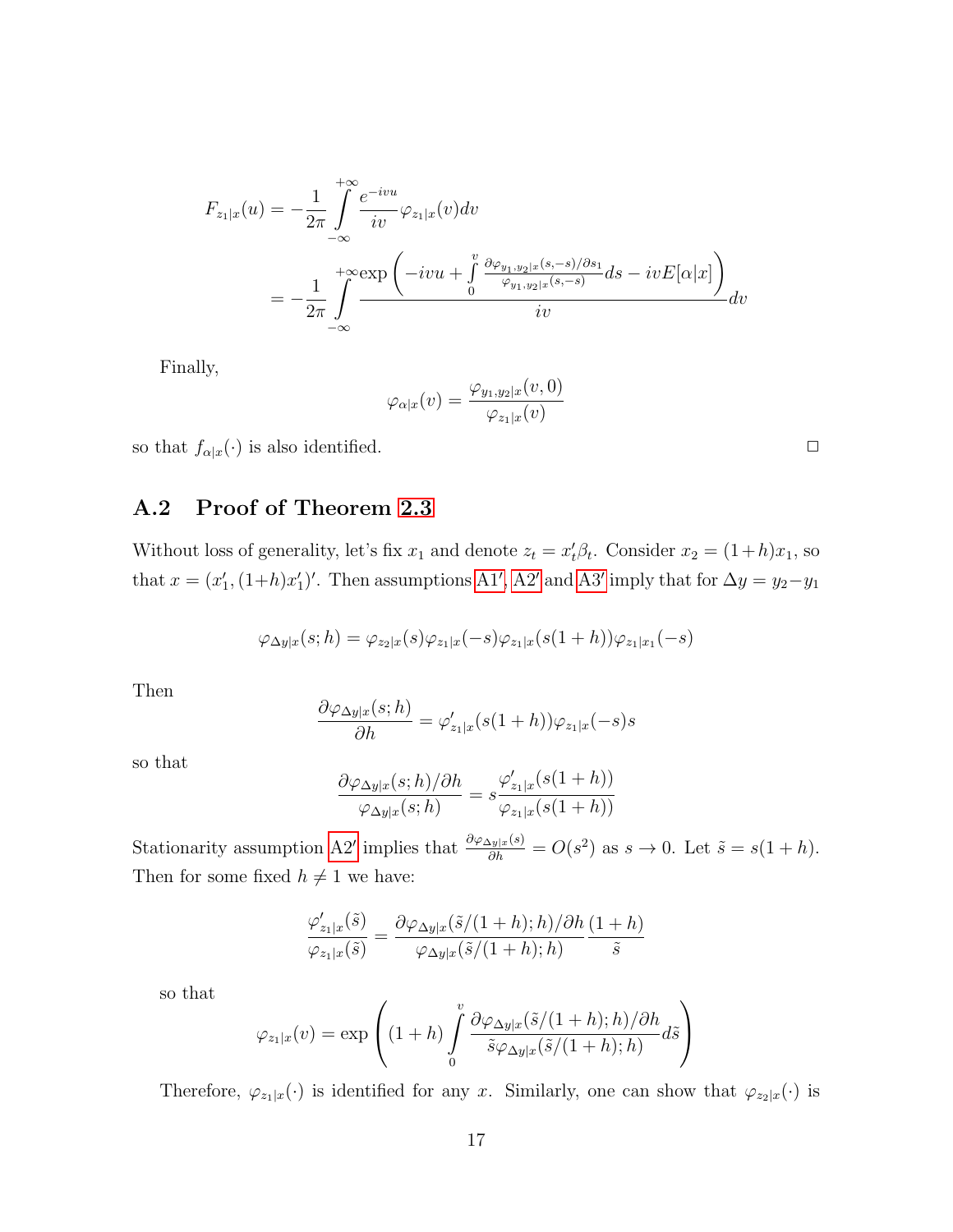identified for any x in the support, so that  $f_{z_t|x}(\cdot)$  for  $t = 1, 2$  are identified.  $\Box$ 

## A.3 Proof of Theorem [2.5](#page-8-0)

Without loss of generality, assume that  $x_t = (x'_{1,t}, x'_{2,t})'$ ,  $\beta_t = (\beta'_{1,t}, \beta'_{2,t})'$  and that  $\beta_{2,t} \equiv \beta_{2,f}$ , where  $\beta_{2,f}$  is a constant (vector). Here  $E[x'_{2,t} \beta_{2,t}|x]$  is identified since  $\beta_{\mu} = E[\beta_t|x]$  is identified. Let  $m_1(x,t) = E[x_t'\beta_t|x]$ . Then  $m_1(x,t)$  is identified for any x and  $t = 1, 2$ .

Similarly, let  $m_2(x,t) = E[(x_t^{\prime}\beta_t)^2|x]$ . Note that  $m_2(x,t)$  is a homogeneous polynomial of degree 2 in  $x_{1,t}, \ldots, x_{k,t}$ . That is,

$$
m_2(x,t) = \sum_{j=1}^{k} \sum_{m \le j}^{k} \gamma_{j,m} x_{j,t} x_{m,t}
$$

where  $\gamma_{j,m}$  are the (unknown) coefficients. Our goal is to show that coefficients  $\{\gamma_{j,m}\}_{j,m=1}^k$  are identified.

Note that assumptions  $A1'$  and  $A2'$  imply that

$$
E[(y_2 - y_1)^2 | x] = m_2(x, 1) + m_2(x, 2) - 2m_1(x, 1)m_1(x, 2)
$$
  
= 
$$
\sum_{j=1}^k \sum_{m=1}^k \gamma_{j,m}(x_{j,1}x_{m,1} + x_{j,2}x_{m,2}) - 2m_1(x, 1)m_1(x, 2)
$$
  
= 
$$
w'\gamma - 2m_1(x, 1)m_1(x, 2)
$$

where  $\gamma$  is a vector composed of  $\gamma_{jm}$ . Here  $m_1(x, t)$  are identified for  $t = 1, 2$ . Therefore, since matrix  $E[ww']$  has full rank,  $\gamma$  is identified, which implies that  $m_2(x, t)$  is identified for  $t = 1, 2$ .

Finally, let  $\sigma_j^2 = E[\beta_{j,t}^2]$  and  $\sigma_{jm} = E[\beta_{j,t}\beta_{m,t}]$ . Then

$$
m_2(x,t) = \sum_{j=1}^k \sigma_j^2 x_{j,t}^2 + 2 \sum_{j=1}^k \sum_{m < j} \sigma_{im} x_{j,t} x_{m,t} \tag{6}
$$

Since matrix  $E[vv']$  has full rank,  $\sigma_j^2$  and  $\sigma_{jm}$  are identified for all  $j = 1, \ldots, k$  and  $m < j$ .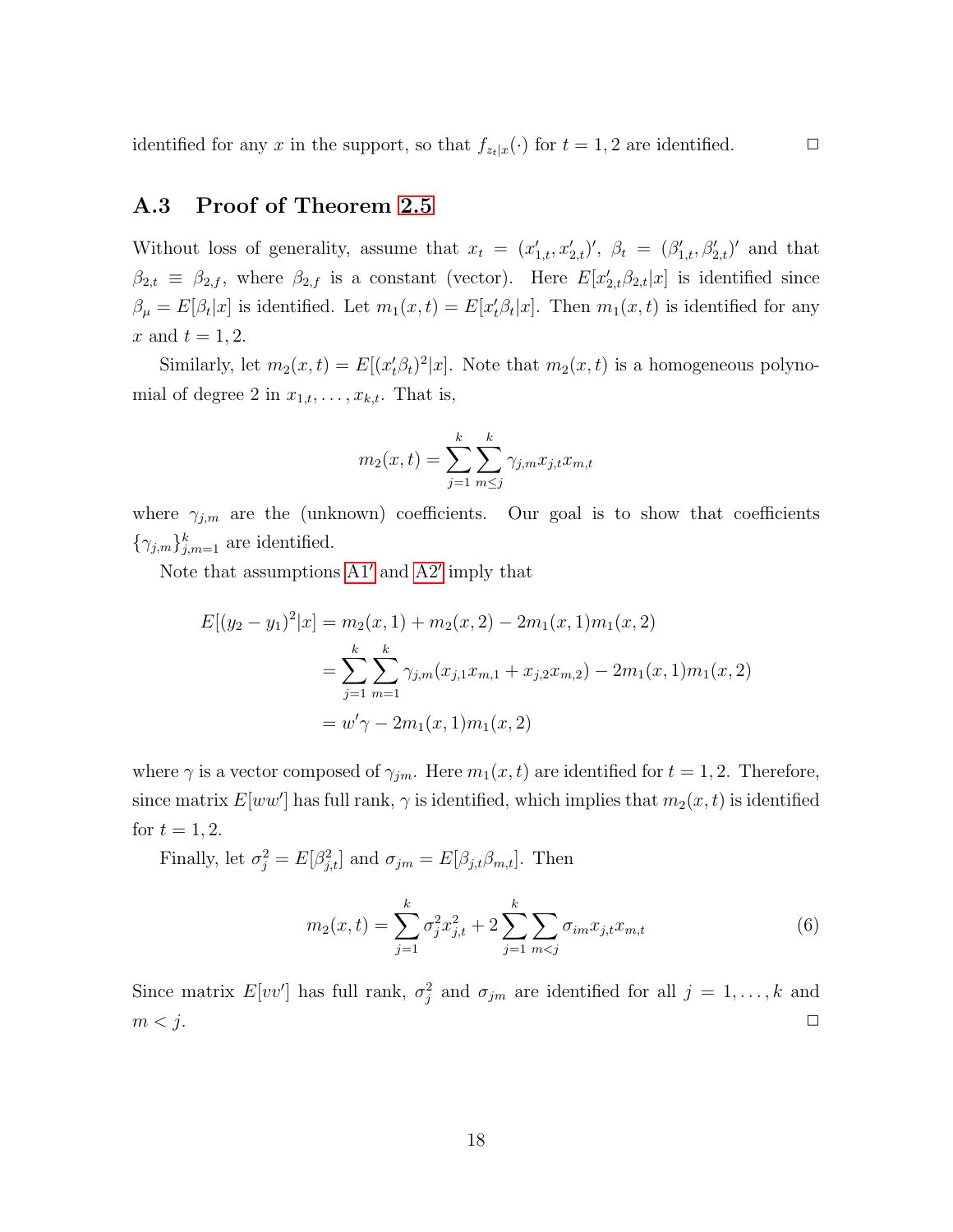#### A.4 Proof of Remark [2.1](#page-8-1)

For any p, let  $m_p(x,t) = E[(x_t^{\prime}\beta_t)^p | x]$ . Then  $m_p(x,t)$  is a homogeneous polynomial of degree p in  $x_{1,t}, \ldots, x_{k,t}$ . That is, it can be represented as

$$
m_p(x,t) = \sum_{l_1 + \ldots + l_k = p} \gamma_{l_1,\ldots,l_k}(k) x_{1,t}^{l_1} \ldots x_{k,t}^{l_k}.
$$
 (7)

That is, it is sufficient to show that under the coefficients  $\{\gamma_{l_1,\dots,l_d}(k), l_1 + \dots + l_k = p\}$ are identified for any  $p \leq M$ .

Since matrix  $E[\Delta x \Delta x']$  has full rank, we can identify  $m_1(x, t)$  (see e.g. the proof of Theorem [2.1\)](#page-5-0).

Now suppose that for any  $1 < q \leq p-1$  and any  $x \in \mathcal{X}$ ,  $m_q(x, 1)$  and  $m_q(x, 2)$ are identified. Since  $\beta_1$  and  $\beta_2$  are independent conditional on x, then for any p

$$
E[(y_2 - y_1)^p | x] = \sum_{q=0}^p {p \choose q} (-1)^q m_{p-q}(x, 1) m_q(x, 2).
$$

Therefore, we have:

<span id="page-18-0"></span>
$$
m_p(x,1) + (-1)^p m_p(x,2) = E[(y_2 - y_1)^p | x] - \sum_{q=1}^{p-1} {p \choose q} (-1)^q m_{p-q}(x,1) m_p(x,2)
$$
 (8)

The right-hand side of equation [\(8\)](#page-18-0) is identified since  $m_{p-q}(x_1)$  and  $m_q(x_2)$  are assumed to be identified for any  $x \in \mathcal{X}$  and any  $1 \leq q \leq p-1$ . The right-hand side of equation [\(8\)](#page-18-0) is linear in vector  $\Gamma(p)$  whose typical element is  $\gamma_{l_1,\dots,l_k}(p)$ . That is,

$$
m_p(x,1) + (-1)^k m_p(x,2) = w(p)'\Gamma(p),
$$

where  $\dim(w(p)) = \binom{k+p-1}{k-1}$  $\binom{p+1}{k-1}$  and the typical element of the vector  $w(p)$  is

$$
x_{1,1}^{l_1} \dots x_{1,k}^{l_k} + (-1)^p x_{2,1}^{l_1} \dots x_{2,k}^{l_k}
$$

With rich enough support, the matrix  $E[w(p)w(p)']$  has full rank for  $p \leq M$ , and therefore vector  $\Gamma(p)$  is identified. In other words,  $\{\gamma_{l_1,\dots,l_k}(k), l_1 + \dots + l_k = p\}$  are all identified, which immediately implies that  $m_p(x, 1)$  and  $m_p(x, 2)$  are also identified for any  $x \in \mathcal{X}$ .  $\Box$